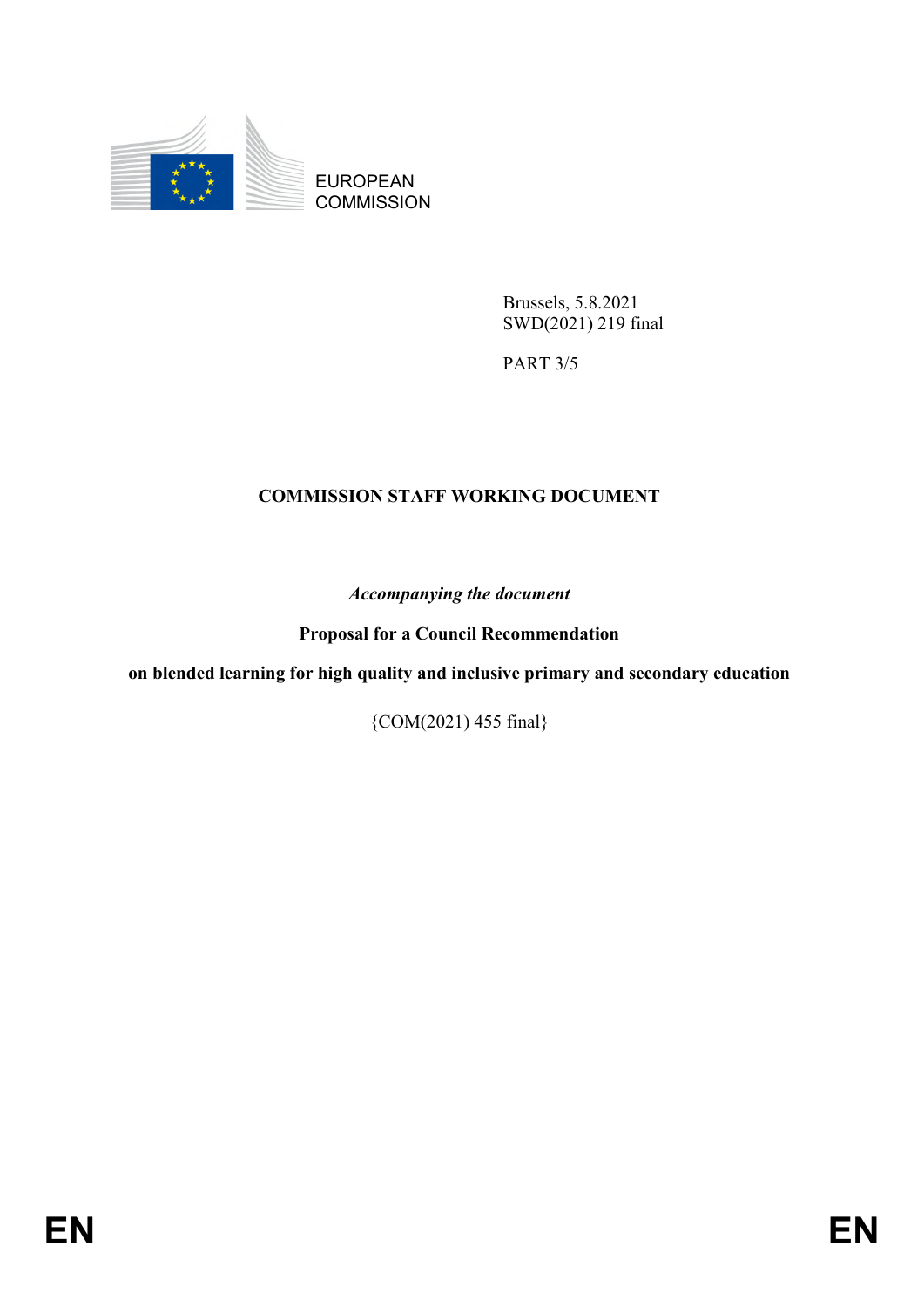# **Stakeholders** EN 3. What has been learnt from European stakeholders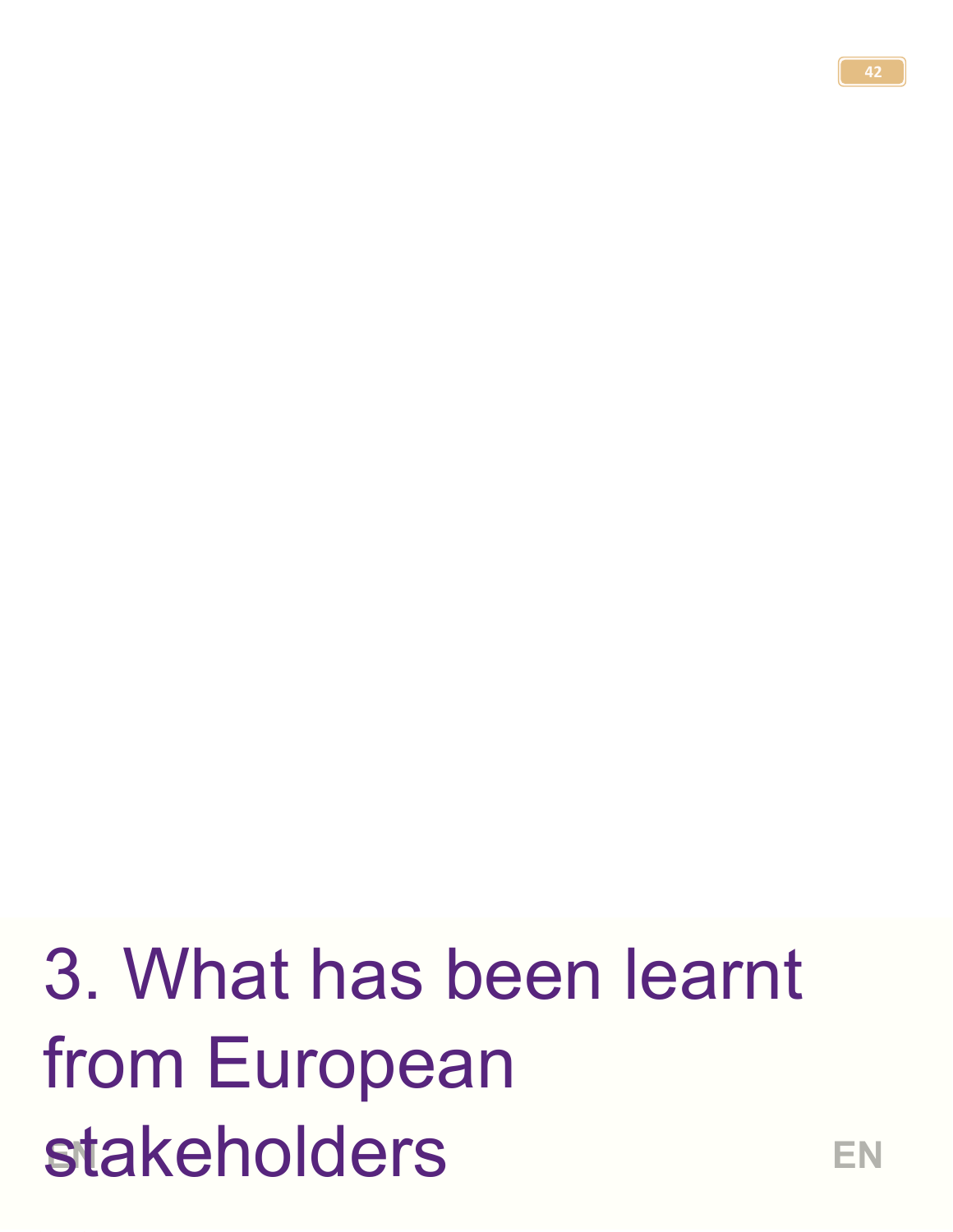# 3.What has been learnt from European education stakeholders

**In order to support the statements of the Recommendation and to support action following its adoption, this chapter discusses recent evidence from research together with European stakeholder opinions and experiences.**

**Where possible, this Staff Working Document provides examples of existing policies and projects supporting blended learning specifically. However, it is not an exhaustive review of literature or project examples regarding teaching and learning in primary and secondary education. Given that blended learning is a constantly-evolving field – particularly in the context of school closures due to the COVID-19 pandemic – it should be acknowledged that new evidence and perspectives are always emerging.**

### 3.1 Stakeholder groups and modes of communication

An ongoing dialogue with different education stakeholder groups involved is important in any change or reform process, not least with a blended learning approach that involves all parts of the school education system. This is important to recognise and value not just in the context of this Recommendation but also taking the work further at a national, regional, and local level in the future.

The European Commission has consulted with ministry of education representatives, European network organisations (of teacher educators, parents, students, employers, and trade unions), educators, school pupils, and other members of the public.

Various methods have been used to better understand the challenges and possibilities in this area:

- **online meetings and webinars:** allow different representatives to share and discuss experiences in depth, reacting in real time to each other's views
- **surveys to a targeted school education audience:** asking a small number of focused questions to a specific stakeholder group gives voice to a large number of practitioners and generates useful data to understand needs and possible solutions
- **public consultation:** allowing a broad set of opinions to be expressed can help decisionmakers see an issue from a range of perspectives
- **research projects:** primary research (generating new data) can help understand the impact of a current or new approach, which can be complemented by secondary research (reviewing previous research) can give light on recent developments in the light of new contexts.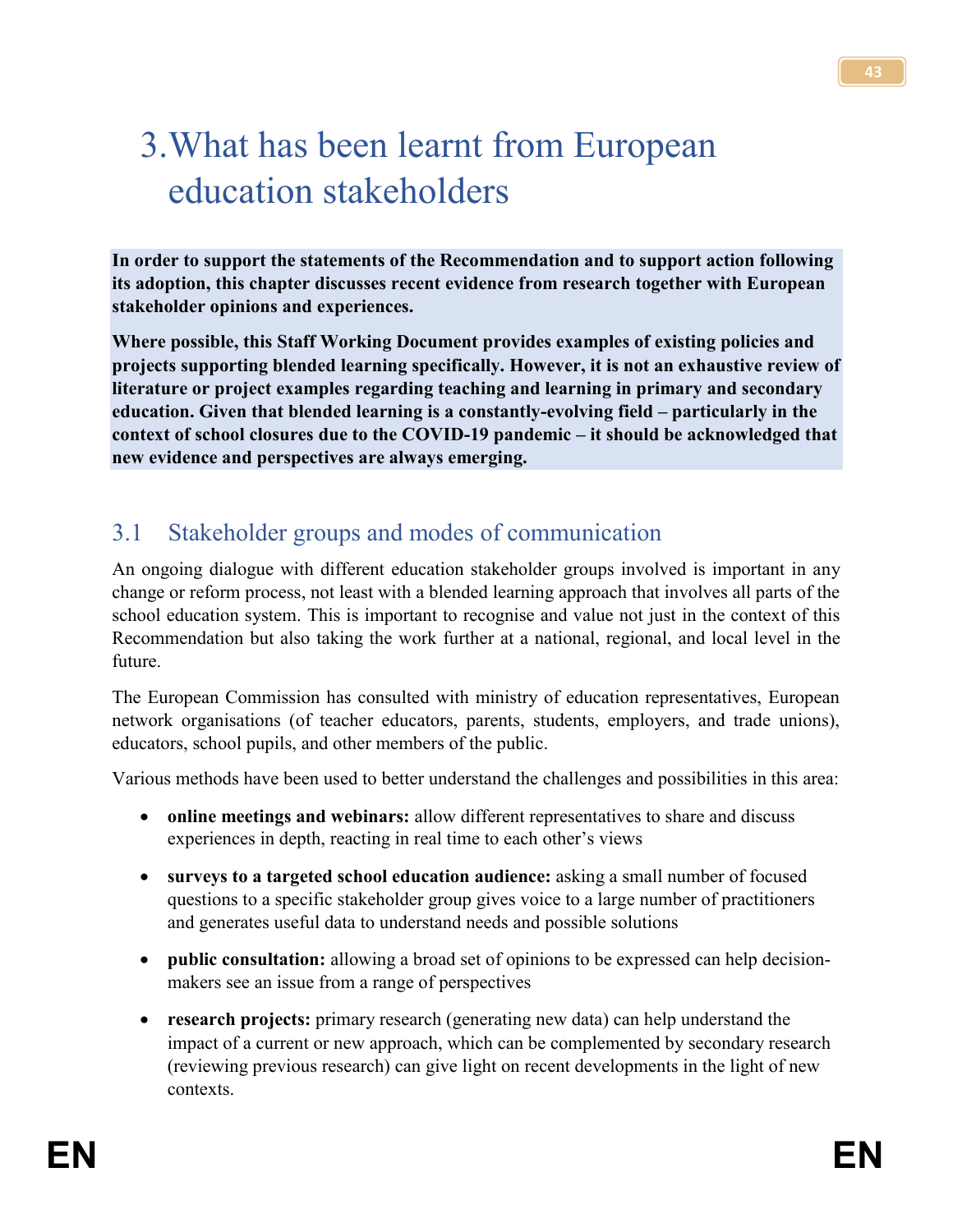In 2020, the Commission undertook a number of supportive and consultation activities, notably during the early months of the pandemic focusing on school site closure and reopening, for the Digital Education Action Plan, and at the start of the new academic year regarding ongoing school education development.

- The Commission hosted an online **Distance Learning Network** (April-June) with two subgroups - School Education and Higher Education - for Member States ministry representatives to exchange approaches on the continuity of education in their systems during the first months of the COVID-19 pandemic. Participants discussed and shared approaches on key topics, including assessment and examinations, well-being, and quality assurance. Representatives also gave their input to "Blended learning in school education: guidelines for the start of the academic year 2020/21" which were published online in July.
- **Exchange of information** and ideas on online and distance learning took place via the ministerial videoconferences organised by the Council presidency, and at the levels of Directors General for Schools, Higher Education, and Vocational Education and Training, the ET2020 Working Groups, and European stakeholder network events.
- A broad **public consultation** took place on the Digital Education Action Plan 2021-27 between June and September 2020. The Open Public Consultation results<sup>1</sup> found that almost 60% of the respondents had not used distance and online learning before the crisis and yet 95% consider that the COVID-19 pandemic marks a point of no return for how technology is used in education and training. The new Digital Education Action Plan 2021-2027 outlines the European Commission's vision for high quality, inclusive and accessible digital education in Europe. It is a call to action for stronger cooperation at European level to learn from the COVID-19 pandemic and make education and training systems fit for the digital age. One of the Action Plan's two strategic priorities is fostering the development a high-performing digital education ecosystem, under which the Recommendation is proposed.
- Additional communication with stakeholders on this topic was undertaken in April and September 2020 in the form of two **European online surveys** via the Commission's School Education Gateway platform, which highlighted the growing confidence of teachers and their capacity to innovate, but also still highlighted their urgent need for professional development opportunities.
- In August to October 2020, the Commission facilitated a series of online discussions with members of the **ET2020 Working Group Schools** (representatives of ministries and

<sup>1</sup> Available a[t https://ec.europa.eu/info/law/better-regulation/have-your-say/initiatives/12453-Digital-Education-Action-](https://ec.europa.eu/info/law/better-regulation/have-your-say/initiatives/12453-Digital-Education-Action-Plan/public-consultation)[Plan/public-consultation](https://ec.europa.eu/info/law/better-regulation/have-your-say/initiatives/12453-Digital-Education-Action-Plan/public-consultation)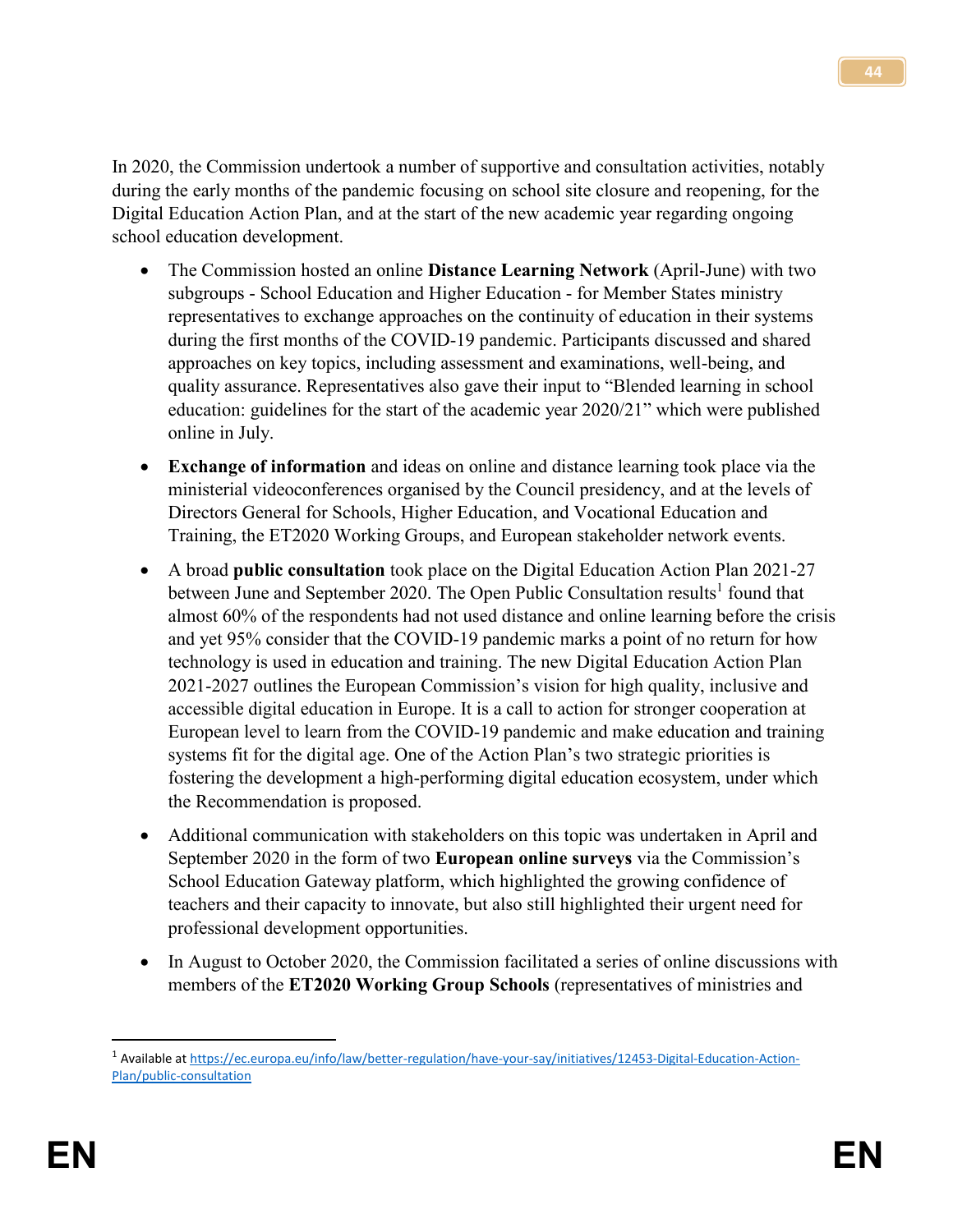stakeholder organisations) specifically focused on blended learning in the current school education context.

In 2021, the Commission undertook further stakeholder consultation via:

- **two online workshops with Ministry of Education and European network organisation representatives**;
- **a consultation with over 100 school pupils<sup>2</sup> via the eTwinning community of teachers and schools:** A short questionnaire was designed with 5 questions: 4 as a mixture of multiple choice and open text responses, and 1 drawing task. eTwinning teachers were invited to volunteer to complete the questionnaire with their students. The teachers also provided an initial analysis of the student responses by completing a teacher summary. These summaries were the main source of the Commission analysis, complemented by analysing individual student responses.
- **inviting the public to comment on the broad description of the aims and key ideas of the Recommendation ("Roadmap")** with responses from international organisations as well as individual citizens.

Additional research that has taken place by the Joint Research Centre of the European Commission includes:

- A survey focusing on families with children and how they perceived remote schooling activities  $(11$  countries)<sup>3</sup>
- Interviews with teachers, school heads, other stakeholders in 5 countries<sup>4</sup>

During 2020, many countries and international organisations, such as OECD, UNESCO, the European Distance and e-Learning Network, European Alliance for Apprenticeships, and the European Parents Association, held their own various events and research exercises, which the work on the Recommendation has benefitted from.

 $\overline{\phantom{a}}$ <sup>2</sup> From the initial list of volunteers, 7 teachers took part from 5 countries (EL, DE, FR, HR, IT) with a total of 104 student responses – 38 primary and 66 secondary.

<sup>&</sup>lt;sup>3</sup> How families handled emergency remote schooling during the Covid-19 lockdown in spring 2020 by Vuorikari, R., Velicu, A., Chaudron, S., Cachia, R. and Di Gioia, R., EUR 30425 EN, Publications Office of the European Union, Luxembourg, 2020, ISBN 978-92-76-24519-3 (online), doi:10.2760/31977 (online)

<sup>4</sup> European Commission / Joint Research Centre (forthcoming) *What did we learn from schooling practices during the COVID-19 lockdown? Insights from five EU countries*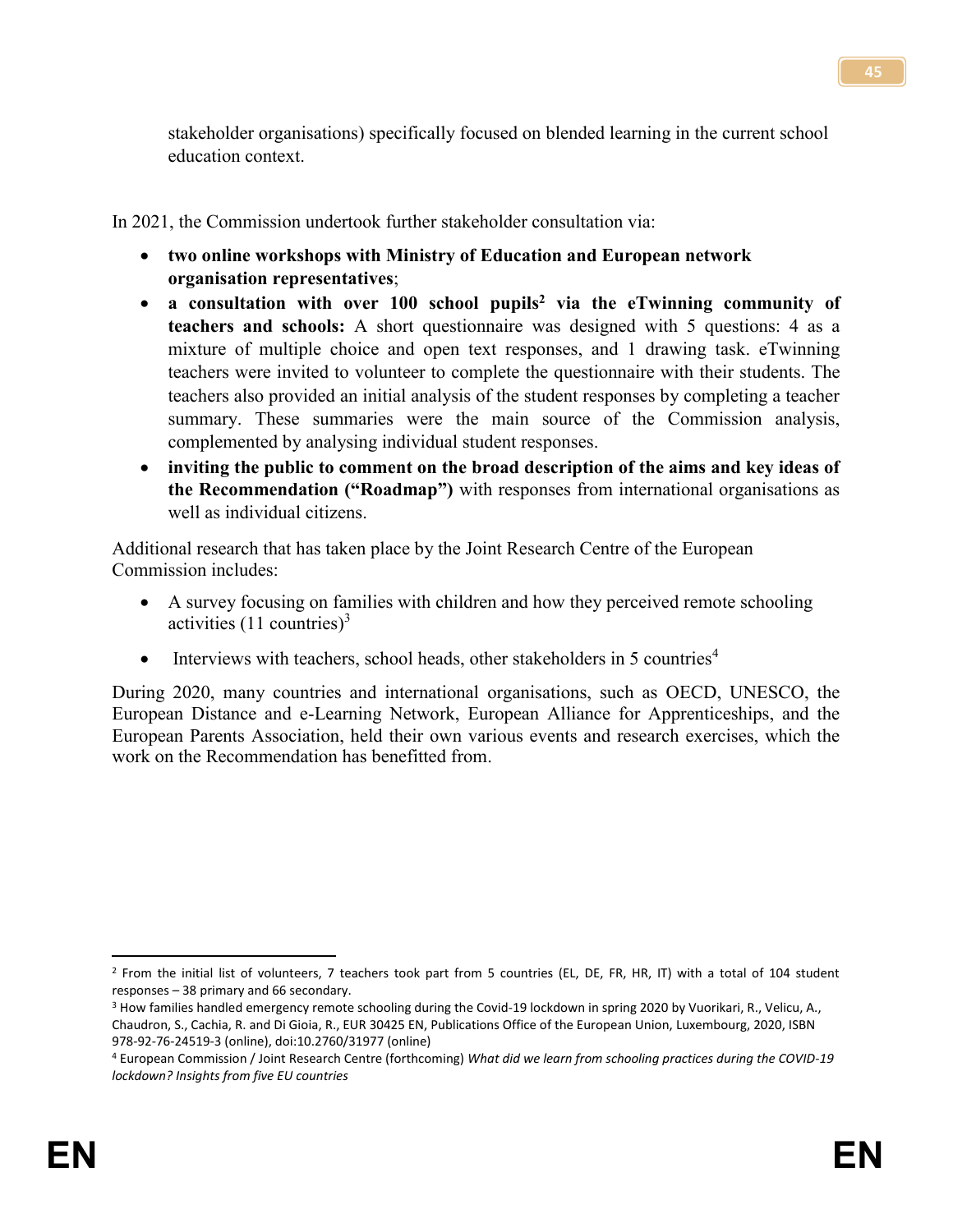## 3.2 Main findings during the consultation process

Through the different modes of communication listed above (section 3.1) the European Commission has explored with stakeholders these key questions:

- What are the opportunities for school education when adopting a blended learning approach?
- What are the challenges?
- How can blended learning as a concept be supported in a practical sense within and across national systems (i.e. how can it be not only better understood but implemented more in school education)?

From the open public consultation on the Digital Education Action Plan 2021-27, the majority of respondents from education and training across all sectors/levels were happy with the measures taken to ensure the continuity of education during the COVID-19 pandemic. However, the level of satisfaction appears to be greater in higher education compared to other educational levels, especially compared to early childhood education and care, and primary education.<sup>5</sup> Therefore it was critical to explore all aspects of this topic in as much depth, and from as many perspectives, as possible in order to fully understand the challenges and opportunities going forward.

The discussions and findings fall into different thematic areas. All are interlinked and are b a core understanding of the school being a learning organisation within a wider community:

- Design and management of learning
- Teachers
- School leaders
- Inclusion and targeted support to learners
- Well-being of staff and pupils
- Ouality assurance

The following sub-sections discuss the evidence regarding challenges and possible solutions within each thematic area.

 $\overline{\phantom{a}}$ 

<sup>&</sup>lt;sup>5</sup> There was strong support for the approaches taken during the first months of the pandemic among respondents from nonformal education, higher education, adult education and vocational education and training. The proportion of negative opinions was larger (around 30%) among respondents from early childhood education and care, primary education, secondary education and the residual education category.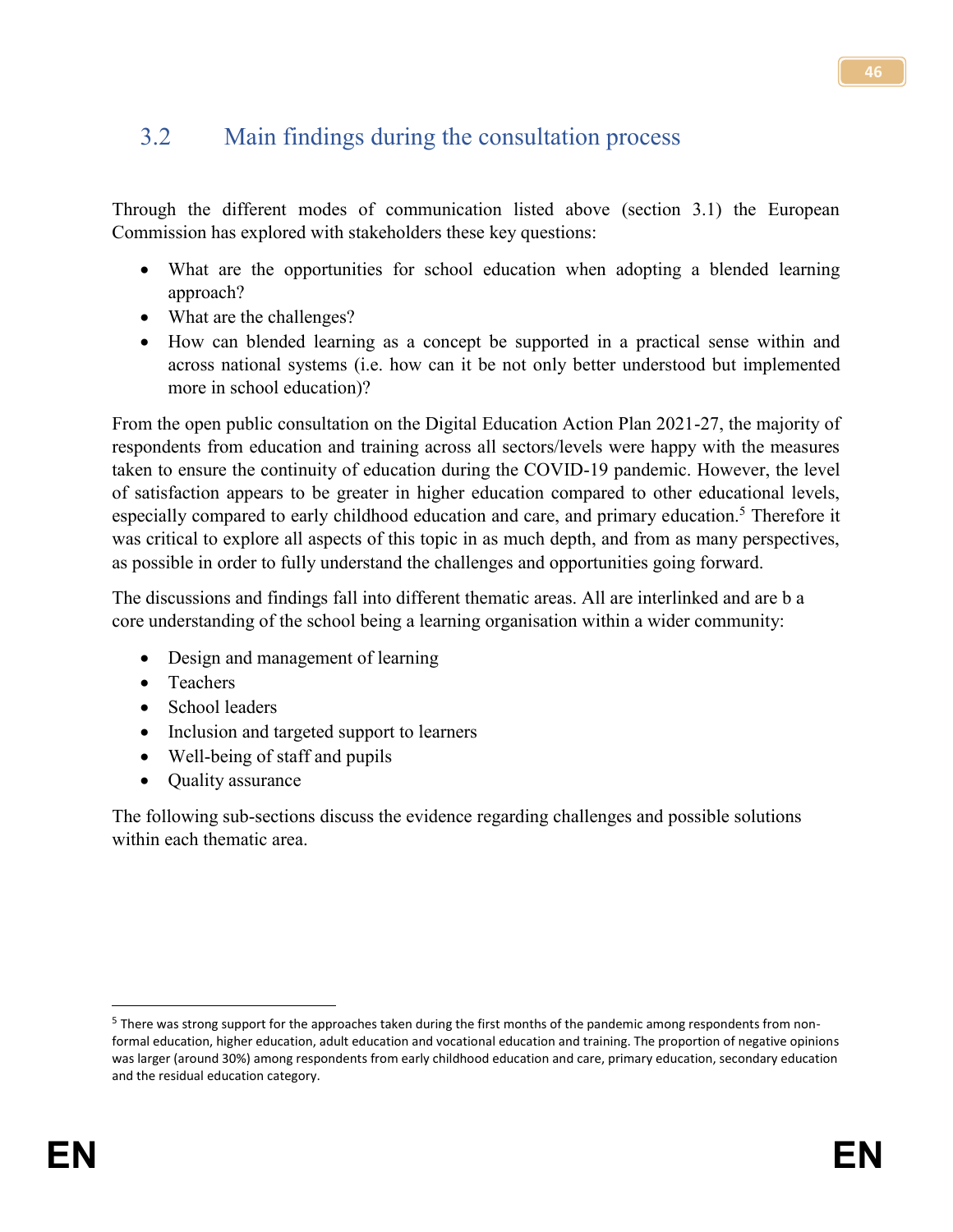#### 3.2.1 Design and management of learning



 *Image: <https://rijdendeschool.nl/>*

This section provides recent evidence both about well-established approaches to the design of a blended learning approach, as well as the lessons learned from Emergency Remote Teaching in 2020, which can inform the approaches to design of blended learning.

There have been four decades of experience of designing online learning for schools, universities, vocational learning, individual and informal learning. At the school level, online programmes have been designed for a range of needs: as a replacement for mainstream schools, for elite athletes, to support school refusers, or those with difficulty in attending mainstream schools. Over the last 20 years there has been increasing use of blended learning as well as online learning in schools.

The COVID-19 pandemic necessitated a sudden switch for a great many students from classroom learning to forms of online and blended learning necessitated by the crisis but the design of which was not always ideal (Emergency Remote Teaching<sup>6</sup>).

When designing such blends, schools need to consider, at a minimum, the following ingredients<sup>7</sup> for their blended learning: learning environments – **where** learning will take place - ; and the tools that teachers and students will use – **what** types of devices and communication they use. These are embedded within the learning tasks that teachers and students will use – **how** learning will take place – in order to shape the learning design as a process towards intended learning outcomes.

This section takes an in-depth look at evidence supporting the following within a blended learning approach:

• Environments: where learning takes place

l <sup>6</sup> <https://er.educause.edu/articles/2020/3/the-difference-between-emergency-remote-teaching-and-online-learning>

<sup>7</sup> Presented by Michael Hallissy in the School Education Gateway webinar, "Blended learning: creating your unique blend", 15 March 2021, with an Introduction by Mariya Gabriel, the European Commissioner for Innovation, Research, Culture, Education and Youth. Recording available at: [https://www.schooleducationgateway.eu/en/pub/teacher\\_academy/webinars/blended](https://www.schooleducationgateway.eu/en/pub/teacher_academy/webinars/blended-learning-your-blend.htm)[learning-your-blend.htm](https://www.schooleducationgateway.eu/en/pub/teacher_academy/webinars/blended-learning-your-blend.htm)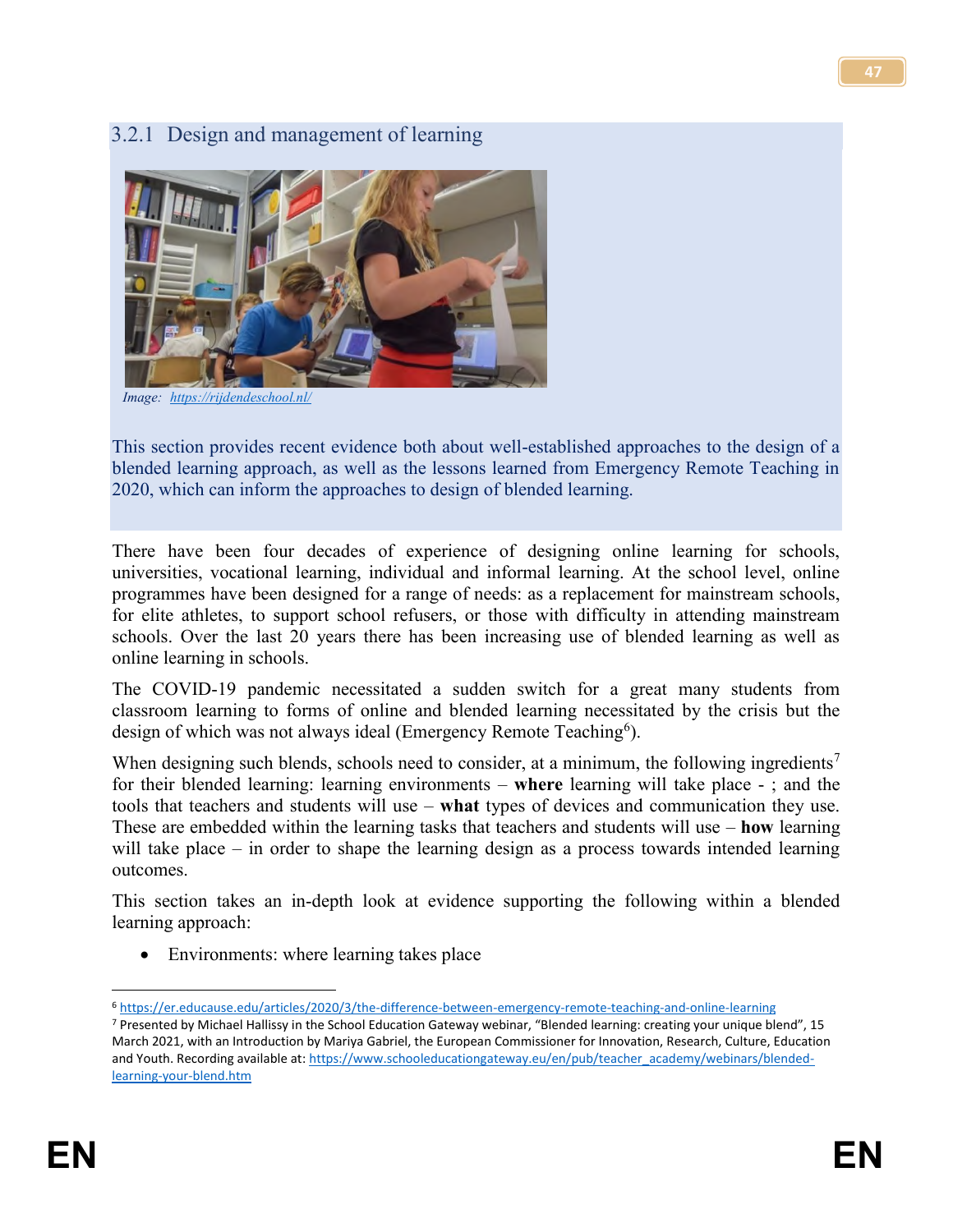- Tools types and access
- Tasks: how learning takes place
- Assessment
- *Environments: where learning takes place*

As blended learning takes place in a combination of -school site and distance<sup>8</sup> environments, schools may be (newly) responsible for both. Regardless of how public authorities (and legislation) define legal responsibility, all stakeholders need to benefit from both types of environment, and all types need to be functioning and accessible enough to support the learning experience to its full potential.

According to new research under development, valuing of out-of-classroom learning and ensuring equitable access to it is a common feature across all "high performing" systems. The challenge is an increasingly demanding curriculum but working in partnership with others (the work place, cultural and social organisations) is considered highly effective.<sup>9</sup>

> *"It's hard to talk about silver linings in a pandemic … but … it gives us an opportunity to reflect on our practice and learn. And getting kids outside leads to more active, experiential learning. Most kids thrive on that." (Perspective of an education consultant<sup>10</sup>)*

#### *Learning indoors on the school site*

In a 2019 European survey on learning environments, two thirds of respondents thought that their school does not have an environment conducive to 21st-century education. Most classrooms are set up for 21-30 students and the most common seating layout is pairs of desks in rows. Respondents disagreed that changes to learning environments distract students or create stress for teachers but rather that innovation in teaching and learning is facilitated by the school's learning environment. Most believed that it is possible to change the learning environment in their school and that there are simple, low-cost steps to do so. However, 8 out of 10 respondents agreed that

<sup>9</sup> National Centre on Education and the Economy in conjunction with the Australian Council for Education Research. Part of a panel discussion at the Educa Conference – Helsinki, 28-29 January 2021. Programme available at <https://educa.messukeskus.com/programmes/?lang=en#programmeStage=Equity>

 $\overline{\phantom{a}}$ <sup>8</sup> The distance learning environment is often assumed to be the home, but could include: public libraries, museums and galleries; farms and factories; parks, forests and waterways; cafes and other social spaces (often with free Wi-Fi), hospitals (in the case of sick or injured children), or sports centres and film studios (in the case of children on professional contracts). In the case of a pandemic or other crisis, some or all of these may be closed except for emergency access.

<sup>10</sup> <https://fordhaminstitute.org/national/commentary/outdoor-learning-can-help-students-during-covid-19-and-beyond>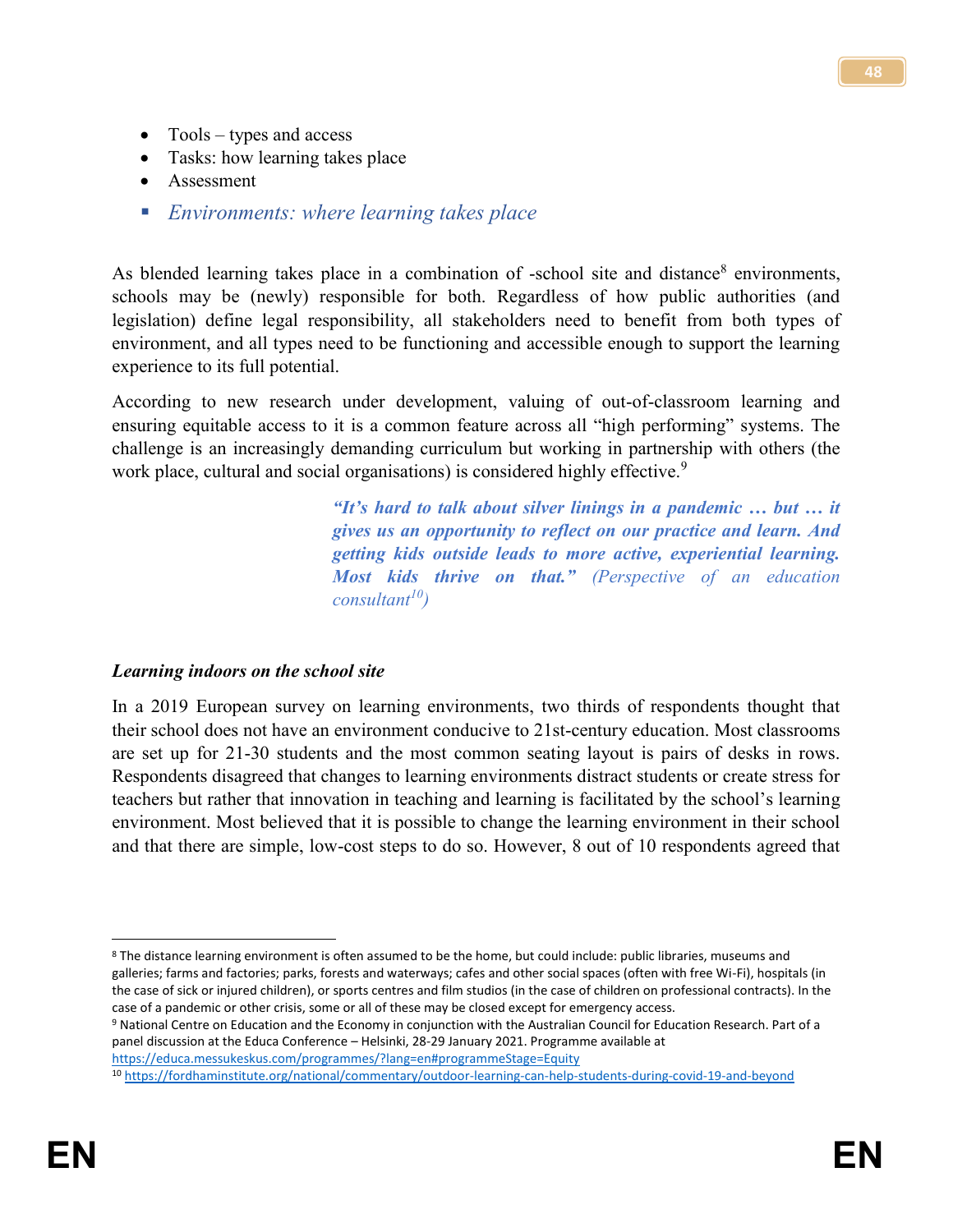ministries and regional/local authorities are not supporting schools enough in creating an optimal environment for modern teaching and learning.<sup>11</sup>

#### *"Education in which children have to sit still on a chair during a whole day is outdated and unhealthy." (Teacher)*

In the 2021 student consultation (see 3.1 above for details), students were asked what was good and not so good about learning in the **classroom**. Many students (from multiple schools) said they enjoyed being in the same space as fellow students and working in groups. Some considered it easier to ask questions to their teachers and peers when they are in the same (physical) place. For a number of students, learning in the classroom made it easier to concentrate and stay focused, although others considered it a more chaotic and noisy environment.

> *"Good thing is that you can ask [the] teacher if you don't understand something; you meet and interact with your peers … sometimes it is too loud because of some who are not interested in learning or you get bored." (Student responses reported by their teacher in consultation)*

The constraints of the school timetable was a challenge highlighted by one teacher: "They have difficulties to do work at a specific time."

Reflecting on when they learn in **other places around the school** (gym, library, playground), many positive factors were reported by students, such as fresh air in outdoors spaces, more team activities, and less stress.

> *"…it is good because the lesson is fun, interesting, motivating, exciting, training mind and body, they blow off steam, they have more space to move, they have access to books (other than course books)." (Student responses reported by their teacher in consultation)*

As with classroom-based tasks, noise and distraction seem to be an issue for some students, whilst others feel these activities were too short and would need more time.

#### *Learning outdoors*

The COVID-19 pandemic restrictions brought renewed attention to the possibility and benefits of learning outdoors, and many schools around the globe actively planned to move learning outside of the walls of the classroom, notably in Denmark.<sup>12</sup>

l <sup>11</sup> <https://www.schooleducationgateway.eu/en/pub/viewpoints/surveys/survey-on-learning-environment.htm>

<sup>12</sup> <https://www.washingtonpost.com/world/2020/09/16/outdoor-school-coronavirus-denmark-europe-forest/>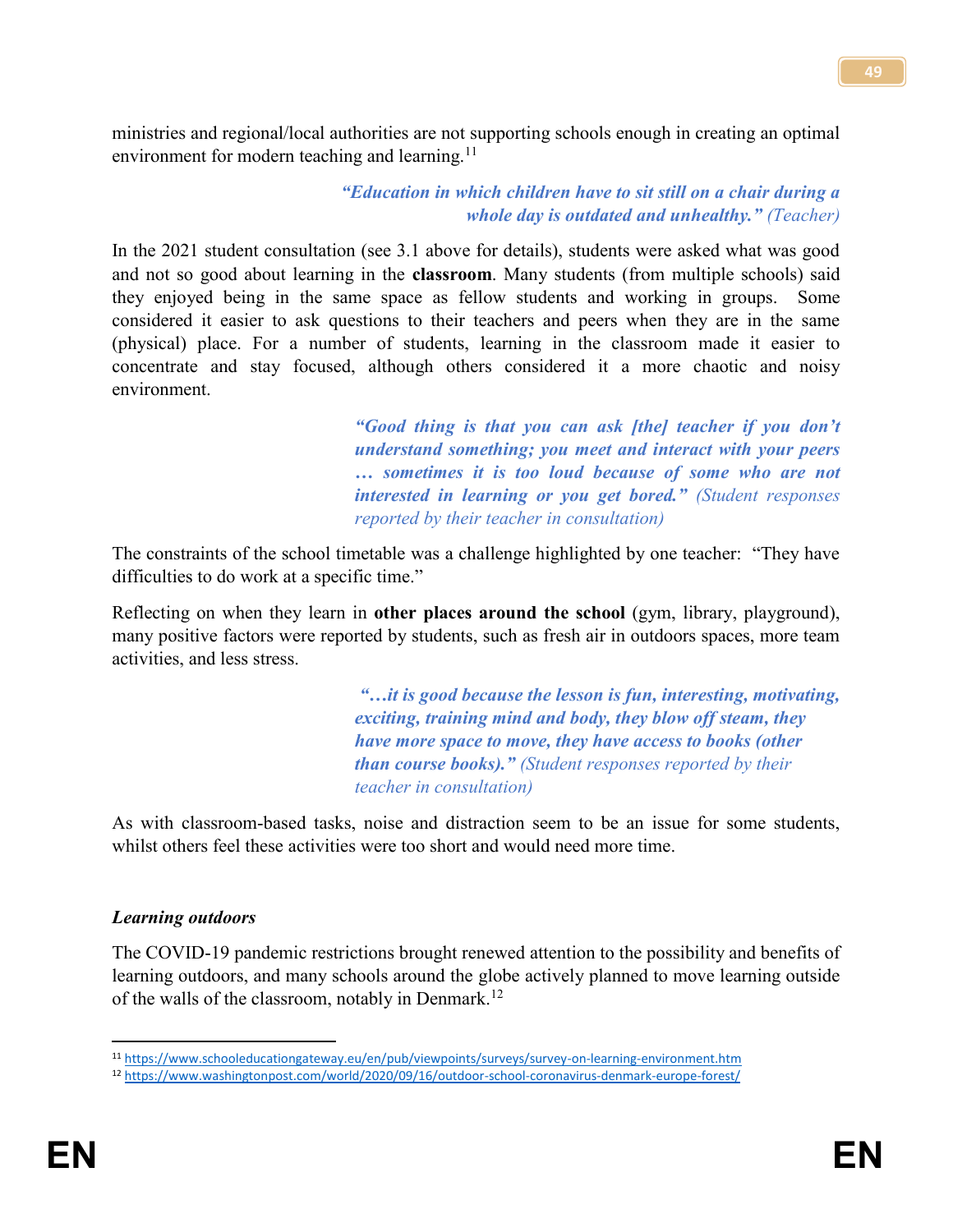Germany today has over 1500 nature and forest kindergartens<sup>13</sup> where children are encouraged to play, explore and learn in a forest or other natural environment. The idea has been replicated in neighbouring countries, and today there are associations in the UK and Switzerland: Forest School Association, Chouette-Forêt, and Waldkindergarten  $14$ . It is believed that not only do forest kindergartens allow children to reconnect with nature, they also teach them how to play together, how to be inquisitive, creative and innovative, and how to respect their environment.<sup>15</sup>

In the 2021 student consultation, a number of students (from multiple schools) said they were more interested and motivated when they were learning outdoors. Enjoying nature and fresh air were mention by a number of students to be a benefit.

> *"They like large spaces, discovering many things/places. They don't get bored and feel free to act." (Teacher report on student consultation)*

A number of students said they found learning outdoors to be relaxing and good for concentration, although the presence of insects or cold weather were mentioned by some as negative factors.

> *"Learning in outdoor places seems to have human and social effects on the students' behaviour: they said they can escape, be in peace, relax, learn in silence and have a maximum of concentration." (Teacher report on student consultation)*

Being closer to nature was a common theme in the survey picture task with some student pictures showing learning in an outdoors setting (gardens, trees, park, sun, flowers).



<sup>13</sup> <http://bvnw.de/>

<sup>14</sup> <http://www.forestschoolassociation.org/> ;<http://chouette-foret.ch/index.php/accueil-4> ;<http://www.waldkinderbasel.ch/>

<sup>15</sup> <https://www.schooleducationgateway.eu/en/pub/latest/news/early-years-education-in-the-f.htm>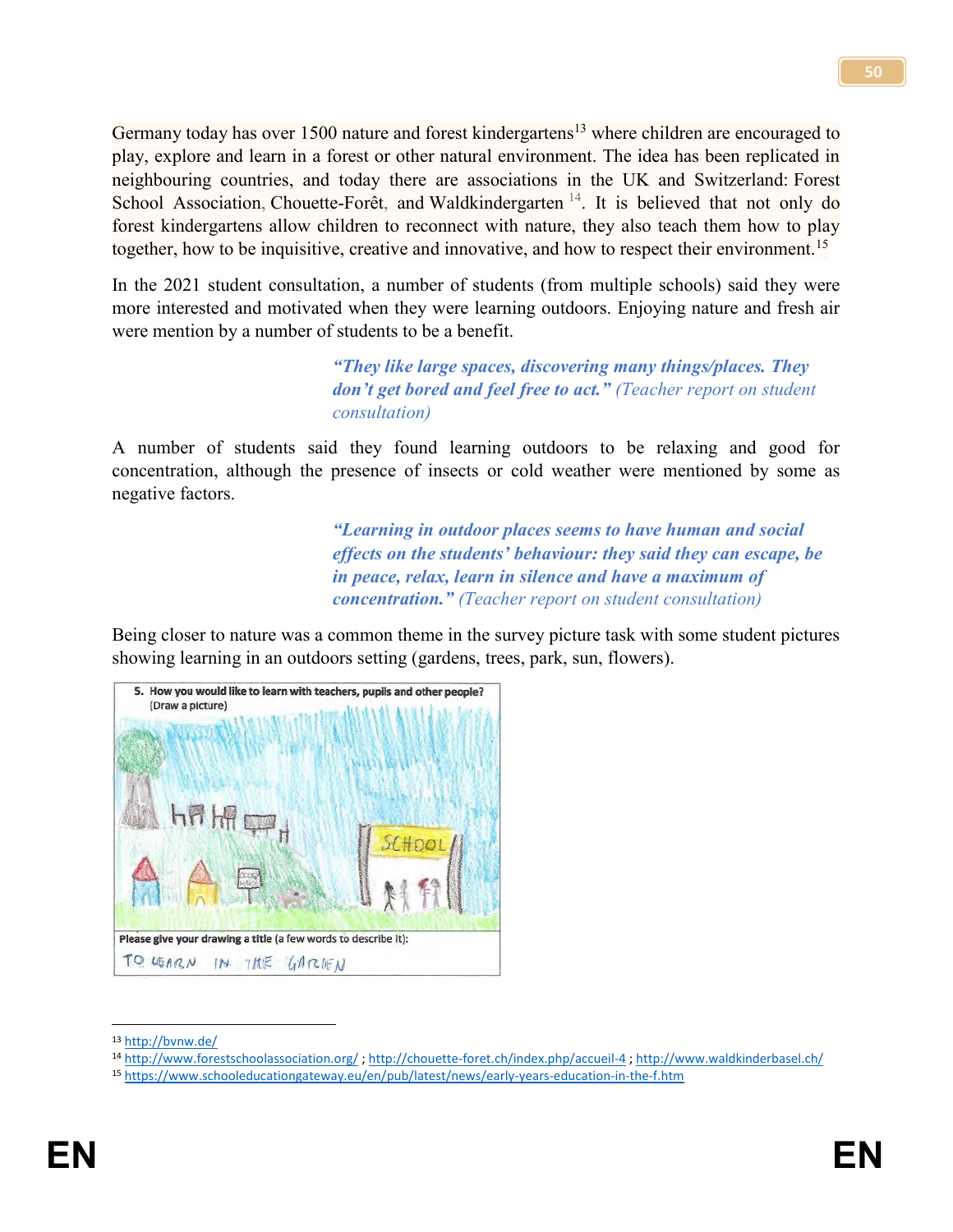

**Figure 12: Student drawings as part of the 2021 consultation survey**

Aside from the 2021 Student Consultation, there are pre-pandemic examples of school practice, such as from Italy where the approach to learning environments and tools was modified (see Example A, below).

#### **EXAMPLE A: Comprehensive School Giovanni XXIII of Acireale, Italy**

This school wanted to promote the active participation of students; foster inclusion; and nurture autonomy and a sense of responsibility. They adopted various approaches in re-designing learning environments and tasks:

• Outdoor schooling (nursery school): to stimulate sensory experiences by encouraging direct contact with nature.

• Bag-less learning (primary school): students only wear a light purse to hold their personal belongings and a notebook for homework tasks while school is furnished with various learning tools.

• Workshop rooms and flipped classrooms (secondary school): teachers personalise their working space in terms of furniture and other tools. In a flipped classroom approach, students prepare to lead their own class discussion by watching a pre-recorded lecture.

<https://www.schooleducationgateway.eu/en/pub/resources/toolkitsforschools/detail.cfm?n=6084>

#### *Visits to other sites as part of the school day*

Research and expert knowledge reveal that visits to **museums** can be powerful learning experiences. They are brought to life for children by specially trained museum educators and are highly engaging when collections are hands-on and are used by the children during the activities.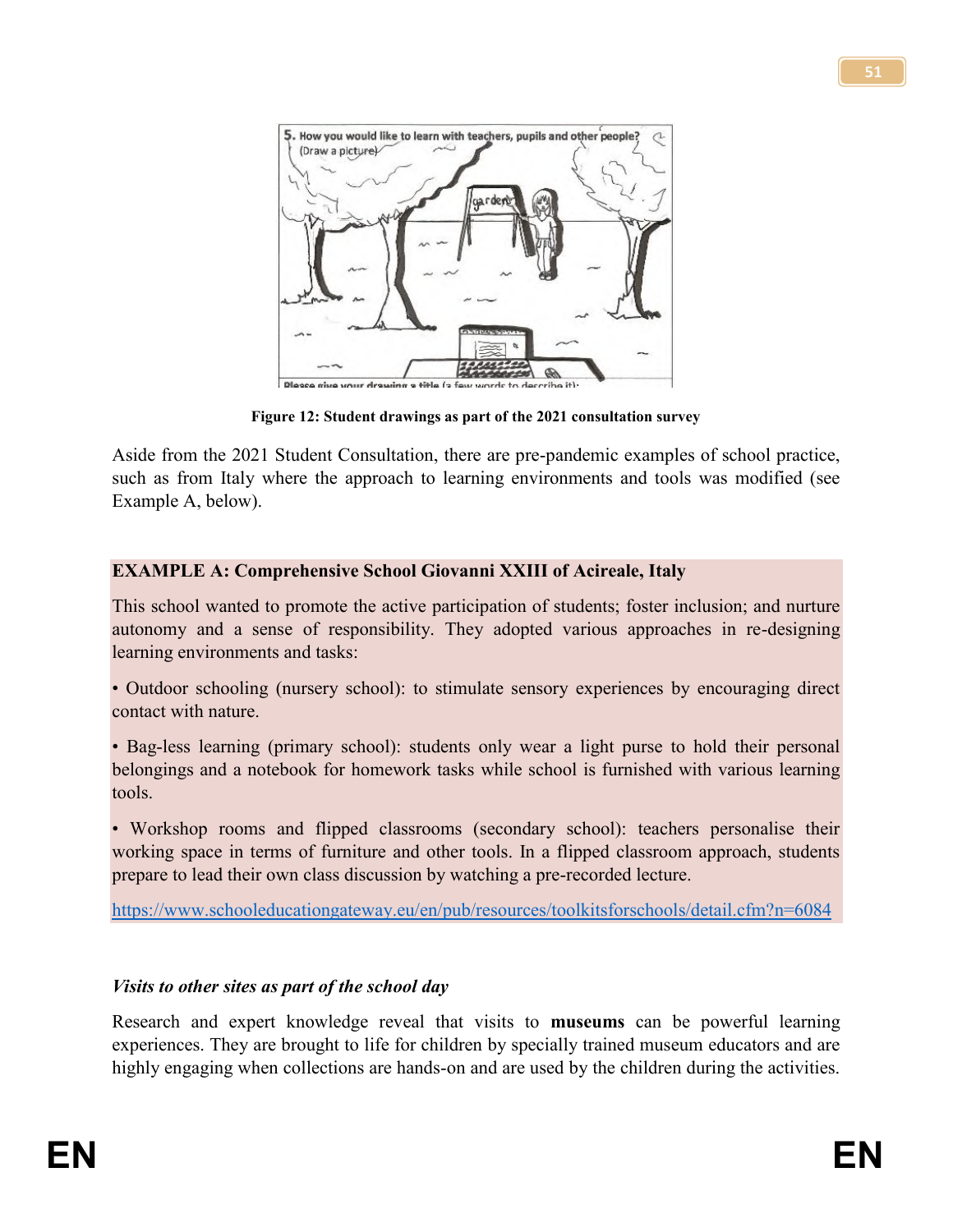Narrative is an important feature and where the activities fit into a storyline that is packed with details, it stimulates both engagement and memory.<sup>16</sup>

When asked in the consultation about school trips to other sites, such as **museums, factories or sports centres**, a number of students said that the trips were stimulating and allowed them to learn new things in a different environment:

#### *"[They] discover new things in a different place. New ways to learn … it is original." (Teacher)*

A number of students criticised, however, that the visits can also be boring, and they do not like the fact they needed to be quiet on these trips.

> *"The organization doesn't help them to discover by themselves. They think they are not being able to walk around and to see what interests them most."(Teacher)*

Visits to **farms** can also be an enriching experience for young people. As part of their school education, pupils can be introduced to different animals, including facts about their natural habitat and their role in food production. They can develop a more tangible understanding of the importance of healthy eating habits and can healthy eating habits. They can also be introduced to issues such as local food chains, organic farming, sustainable production or food waste. These are recognised benefits of the European Union School Fruit, Vegetables and Milk Scheme.<sup>17</sup> There are numerous examples of farms and ecological centres opening up their sites for educational visits. However, equal access to these opportunities relies on sufficient funding, either regionally or nationally, and synergies between education and agricultural policies. Without these, the risk is that only those who can afford such visits, or who are situated near a facility that has received special education funding, will benefit.<sup>18</sup>

#### *Diversifying and opening up school and community facilities*

A makerspace is typically a room or studio inside a school, library or other community building for making objects using tools. Theses spaces are open to people of different ages and skill level and have a variety of equipment that is not typically available in every home or classroom, including full sets of drivers and drills, 3D printers, laser cutters, and soldering irons for circuit boards.

 $\overline{\phantom{a}}$ <sup>16</sup> <https://www.schooleducationgateway.eu/en/pub/viewpoints/experts/what-a-visit-to-a-museum-can-m.htm> 17 Information about the EU School fruit, vegetables and milk scheme is available at [https://ec.europa.eu/info/food-farming-fisheries/key-policies/common-agricultural-policy/market](https://ec.europa.eu/info/food-farming-fisheries/key-policies/common-agricultural-policy/market-measures/school-fruit-vegetables-and-milk-scheme/school-scheme-explained_en)[measures/school-fruit-vegetables-and-milk-scheme/school-scheme-explained\\_en](https://ec.europa.eu/info/food-farming-fisheries/key-policies/common-agricultural-policy/market-measures/school-fruit-vegetables-and-milk-scheme/school-scheme-explained_en)

<sup>18</sup> Wetzels, H. (2020) "Changing the Way Children Learn About Farms & Food". Available at <https://www.arc2020.eu/changing-the-way-children-learn-about-farms-food/>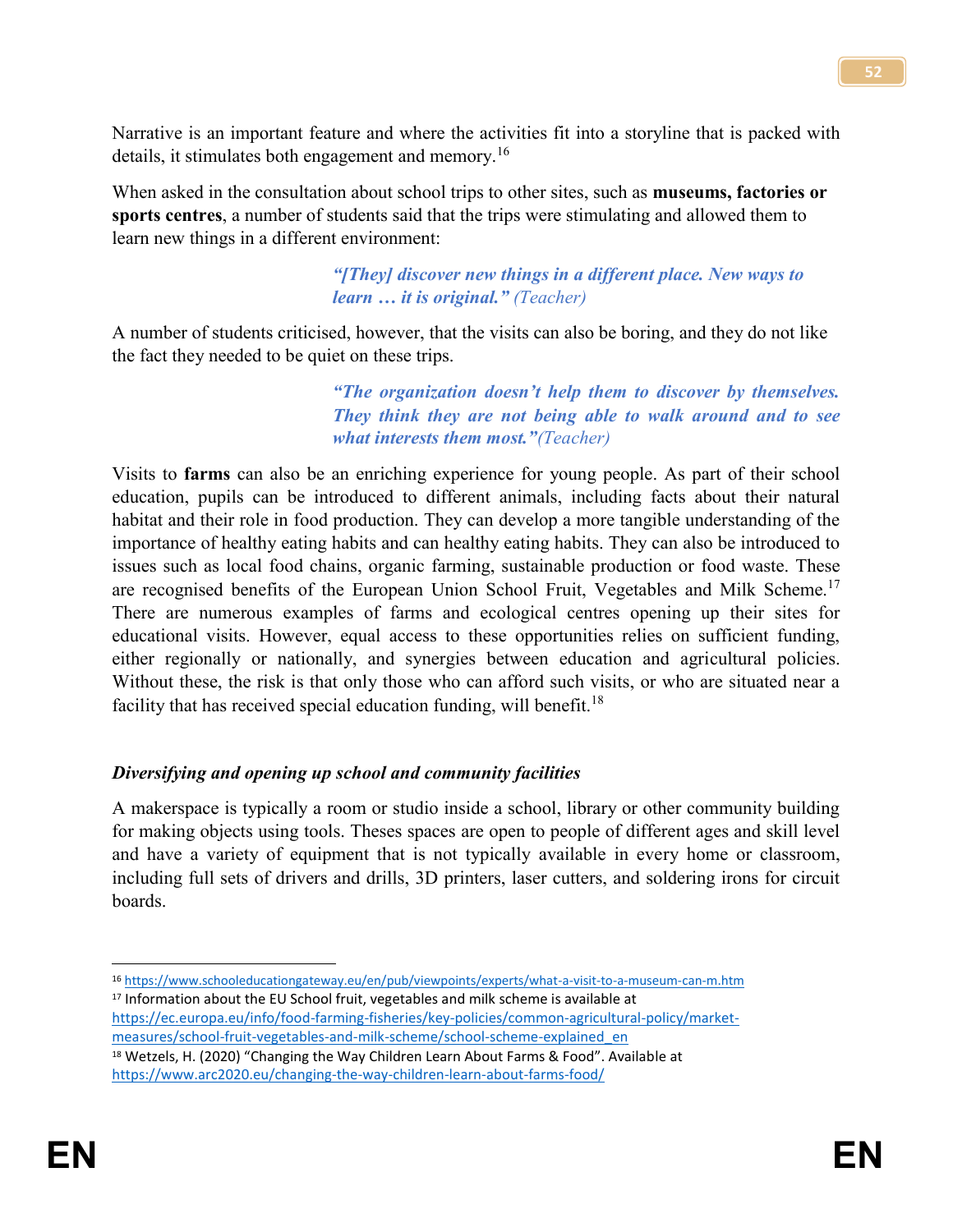Makerspaces - also known as FabLabs or Hackerspaces - are collaborative workspaces for making, learning, exploring and sharing and much of the literature describes a pedagogy of "creativity", "informal", "without pressure", and "try-and-fail-and-try-again"<sup>19</sup>. They are open to children, young people and adults. The term refers to a variety of spaces that can be a gathering point for tools, people, projects and expertise. The concept involves participation, collaboration, information sharing and spontaneity. Makerspaces provide a welcoming space for learning new literacies, and developing new skills by exploring ideas, concepts and technologies. Three unique aspects of makerspaces can be outlined for education and training purposes in the future. Firstly, making activities naturally combine disciplines that are traditionally taught separately; secondly, while exploring real world problems individuals acquire new knowledge and create meaning from the experience; and thirdly, due to informal ways of social interaction in makerspaces, a diversity of flexible learning arrangements are created, e.g. peer learning and mentoring, peer coaching.<sup>20</sup>

#### **EXAMPLE B: Makerspaces – guidelines for schools and case studies**

In 2020, the Interactive Classroom Working Group (ICWG) of European Schoolnet (EUN) published practical guidelines for school leaders and teachers. The guidelines have been based on research and experiences observed and analysed in projects conducted by the Italian Government's National Institute for Documentation, Innovation and Educational Research (INDIRE) in recent years. They were further informed by desk research and the experiences of schools in nine countries (Austria, Belgium, Czech Republic, Ireland, Italy, Luxembourg, Portugal, Switzerland and Turkey) that have created their own makerspaces as documented in the case studies below, which are based on interviews with the schools' principals and teachers.

#### <https://fcl.eun.org/makerspaces-practical-guidelines>

One such example is Base 1, is located within Forum Geesseknäppchena, a resource centre for work with youth in Luxembourg City, and situated very near to three secondary schools. During school hours it is visited by primary and secondary classes and outside of school hours it is open to the general public. The makerspace aim is "to provide a boundary free environment for students where they can evolve their own project ideas in a creative manner" provides students with opportunities to use equipment and materials that they may be unfamiliar with and also to learn new skills, such as coding and design.

<https://www.base1.lu/>

<sup>&</sup>lt;sup>19</sup> Fourie, I. and Meyer, A. (2015) What to make of makerspaces: Tools and DIY only or is there an interconnected information resources space?, *Library Hi Tech*, 33(4). Available a[t https://www.emerald.com/insight/content/doi/10.1108/LHT-09-2015-](https://www.emerald.com/insight/content/doi/10.1108/LHT-09-2015-0092/full/html) [0092/full/html](https://www.emerald.com/insight/content/doi/10.1108/LHT-09-2015-0092/full/html)

<sup>&</sup>lt;sup>20</sup> Vuorikari, R., Ferrari, A. and Punie, Y. (2019) Makerspaces for Education and Training: Exploring future implications for Europe, EUR 29819 EN, Luxembourg: Publications Office of the European Union. Available at:<https://europa.eu/!xG98yQ>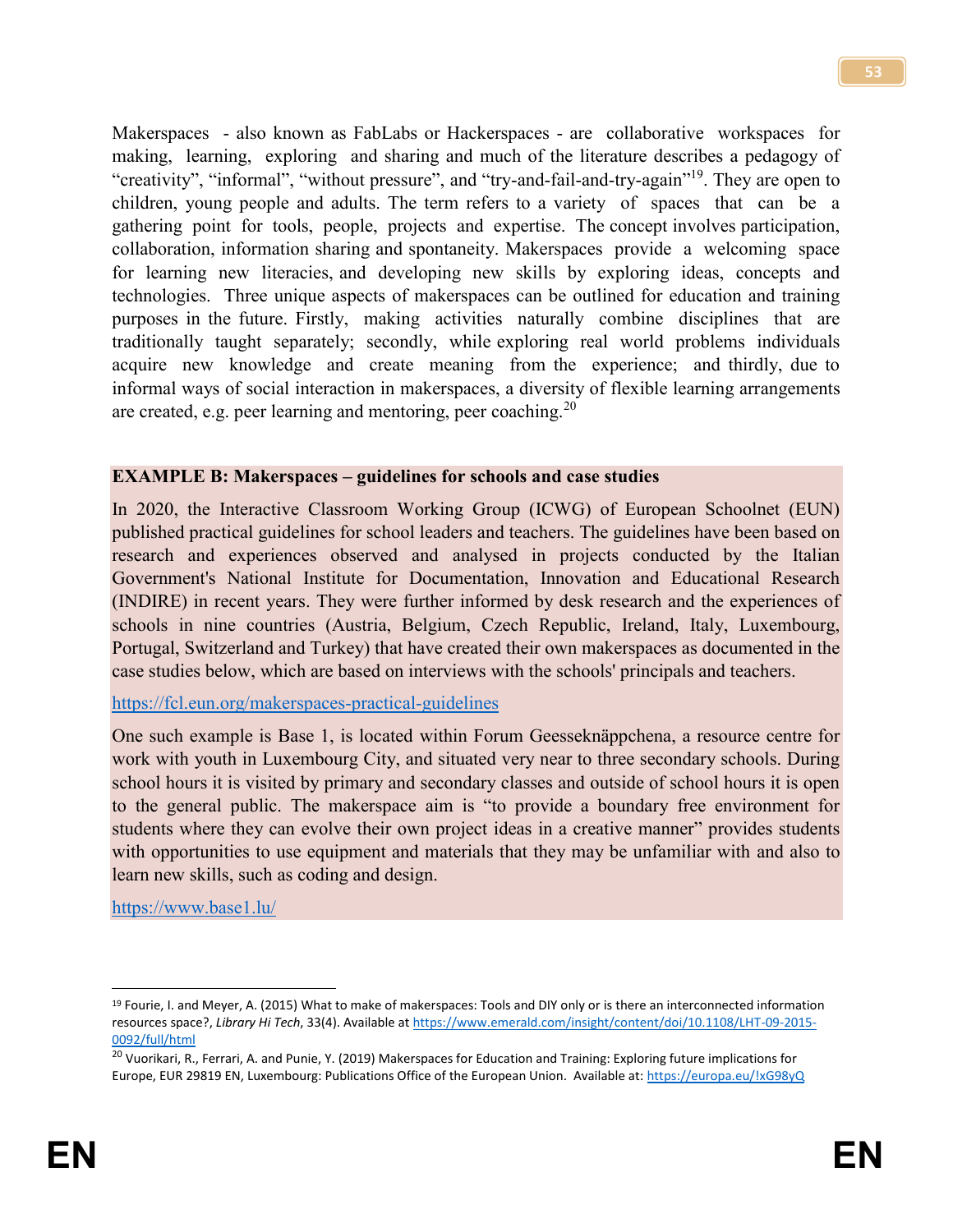Whilst some teaching and learning may shift away from the school site, the school site may positively change its role in the community as a site for more than just young pupils and their teachers. Schools that have invested in community libraries, sports centres, and other shared facilities may have the capacity to promote extended-hours access to their premises for members of the wider community. Opening up school facilities outside of school hours for outreach and extra-curricular activities can be highly advantageous. It encourages community empowerment and helps to bridge the gap between schools and parents, particularly those who are unfamiliar with the school system.

In the 2021 student consultation, some students specifically referred to wanting more opportunities for school trips, engaging with professional speakers, and international projects.

The Council of Europe describes how the creation of learning opportunities in "overlapping communities" has important implications for educational institutions and the way they relate to other agents of education for democratic citizenship in society (see Figure 12, below).<sup>21</sup> This is based on the premise that "strengthening democracy means far more than encouraging participation in formal processes such as voting: it means advancing a form of association or "way of life" which has its roots in community and neighbourhood life and relationships."<sup>22</sup>

l

<sup>21</sup> Hartley, M. and Huddleston, T. (2010) School–community–university partnerships for a sustainable democracy: Education for democratic citizenship in Europe and the United States of America. Council of Europe Publishing. Available online at <https://rm.coe.int/16802f7271>

<sup>22</sup> Ibid and Dewey, J. (1916) *Democracy and Education: An Introduction to the Philosophy of Education*. New York: Macmillan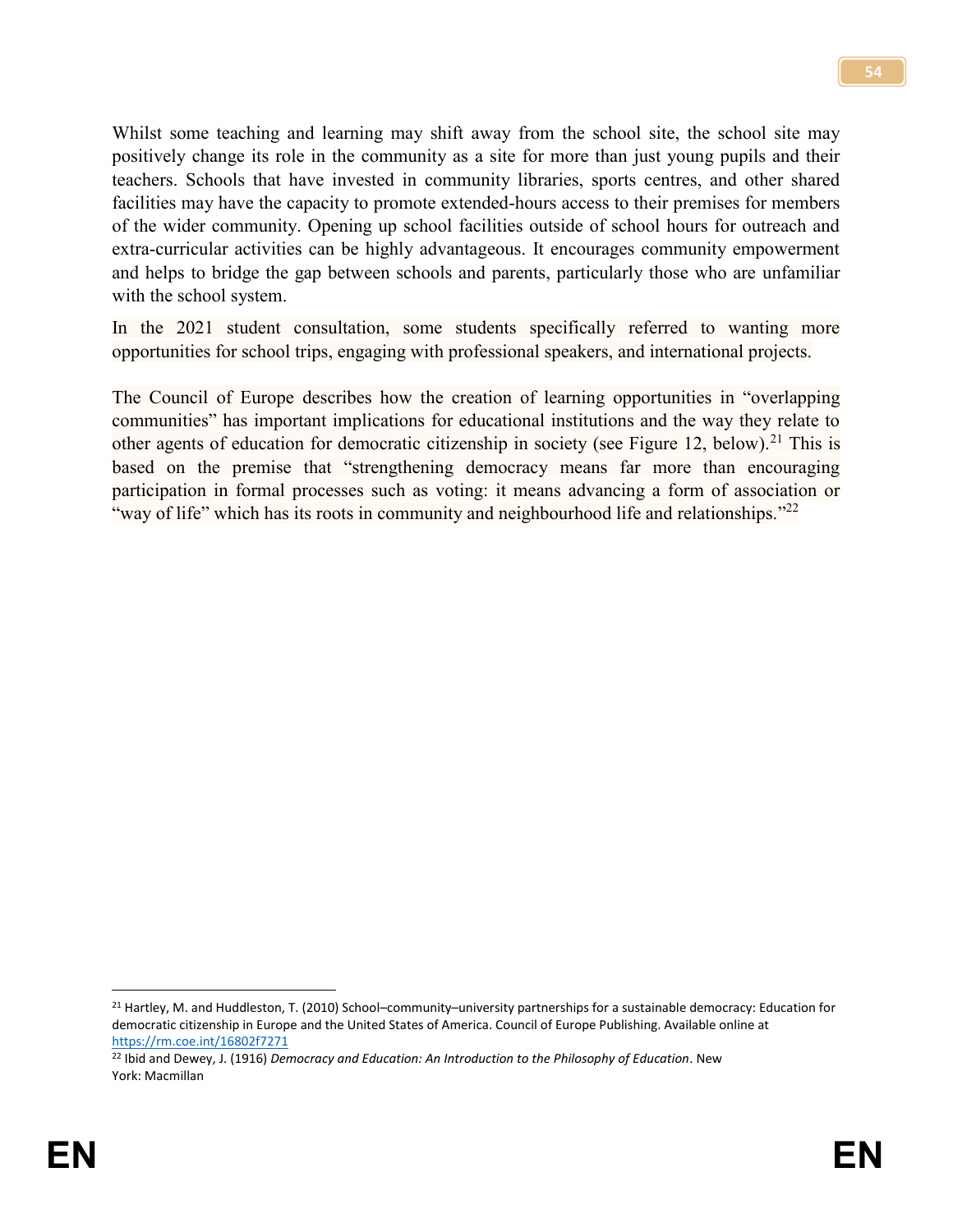



*"Collaboration is vital... The Recommendation should foster the creation of partnerships between private sector, national and local authorities, training and education providers, as well as NGOs."* (European association)

#### *Learning from and managing VET and work-based learning*

Blended learning is a widely established practice in Initial Vocational Education and Training. VET's unique feature of requiring learners to apply the abstract knowledge gained in formal educational settings in a work-based context, makes it particularly suited for blended learning.<sup>23</sup> The most common blended approaches combine elements of digital-based distance learning for the theoretical part of the curriculum, with on-site time reserved for practical learning. <sup>24</sup> However, the COVID-19 pandemic revealed that the work-based learning component of VET lacked sufficient tools and processes to support practical learning at a distance from tutors, employers and site-specific equipment.<sup>25</sup> The reduction in access to practical experiences

<sup>24</sup> "Exploring Blended Learning approaches for VET" - project funded by Erasmus+ programme. https://ec.europa.eu/programmes/erasmus-plus/projects/eplus-project-details/#project/2016-1-UK01-KA202-024636 <sup>25</sup> During the school closure, work-based learning was maintained in very few European countries (i.e. Denmark, Ireland, Sweden and Finland) and only in sectors where companies' activities were still ongoing. Available at : <https://www.schooleducationgateway.eu/en/pub/latest/news/vet-through-distance-learning.htm>

 $\overline{a}$ <sup>23</sup> Butler, J., & Brooker, R. (1998). The learning context within technical and further education colleges as perceived by apprentices and their workplace supervisors. *Journal of Vocational Education and Training*, 50, 79–96.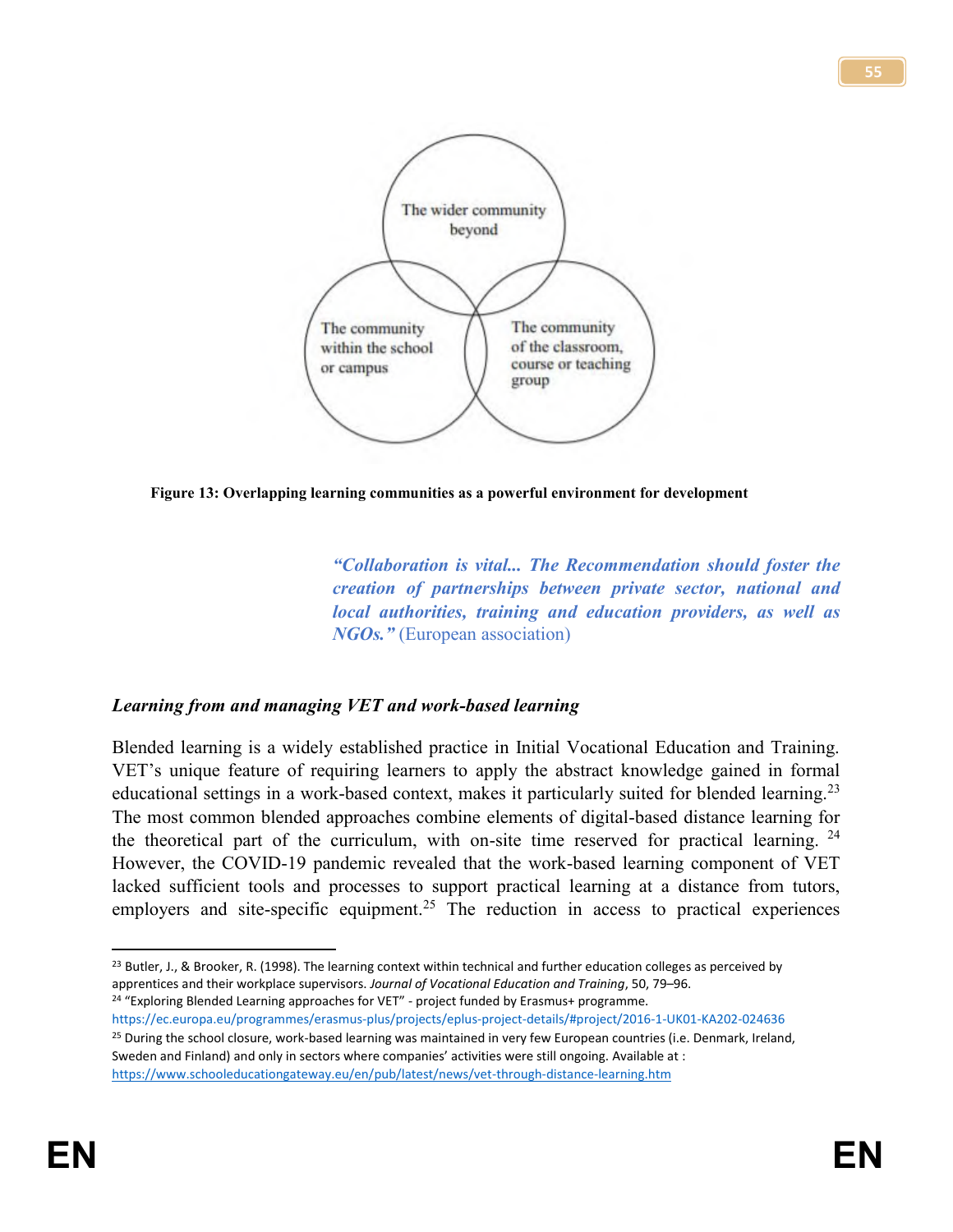highlighted the known need for Vocational Education and Training to take further advantage of digital technology including digital devices and learning platforms, ePortfolios and Augmented Reality and Virtual Reality for simulations.

A survey on the challenges and impact of the COVID-19 pandemic on vocational education and training<sup>26</sup> was undertaken by the Commission in March-May 2020 with the following findings:

- ‒ Several tools are available for supporting distance learning. However, in general, VET online material is less developed, as far as the practical parts of training and work-based learning are concerned;
- ‒ VET learners might be at a disadvantage compared to learners from other educational tracks, as more efforts are put into general school subjects, and less into typical vocational content;
- ‒ There is substantial disruption to the apprenticeship 'supply chain'. Apprentices have largely discontinued their company attendance in the sectors whose activities have been shut down (e.g. restauration, well-being, tourism, and manufacturing). In some cases, discontinuation and termination of financial compensation, where applicable, increases the rate of drop-outs;
- ‒ Little capacity for employers to focus on training either for youngsters or for their employees over concerns for ensuring business continuity. However, some employers and training providers made best use of the confinement period to support the training of their employees and to accelerate deployment of digital learning systems and content;
- ‒ While it is a significant challenge for teachers and trainers as well as learners to adapt swiftly to this dramatic change, many stakeholders have mobilised themselves to help (VET providers, local governments, publishers, NGOs, companies, etc.);
- There is a strong call for a European online platform (which is safe, quality assured, multilingual, etc.) that would offer opportunities for networking and exchanging good practices and would provide digital solutions, also for work-based learning.

The 2020 report by the ET2020 Working Group on Vocational Education and Training<sup>27</sup> highlights the opportunity to change the way that learners learn. This includes by:

- Broadening the range and reach of learning experiences;
- Enabling students to contextualise and apply their learning in the real world by accessing learning opportunities outside the classroom;
- Facilitating communication, connection and collaboration beyond the immediate school or local community.

 $\overline{\phantom{a}}$ <sup>26</sup> [https://ec.europa.eu/social/vocational-skills-week/fight-against-covid-19\\_en](https://ec.europa.eu/social/vocational-skills-week/fight-against-covid-19_en)

<sup>&</sup>lt;sup>27</sup> European Commission (2020) Innovation and Digitalisation: A report of the ET 2020 Working Group on Vocational Education and Training (VET). Luxembourg: Publications Office of the European Union. Available at : <https://ec.europa.eu/social/main.jsp?langId=en&catId=89&newsId=9861&furtherNews=yes>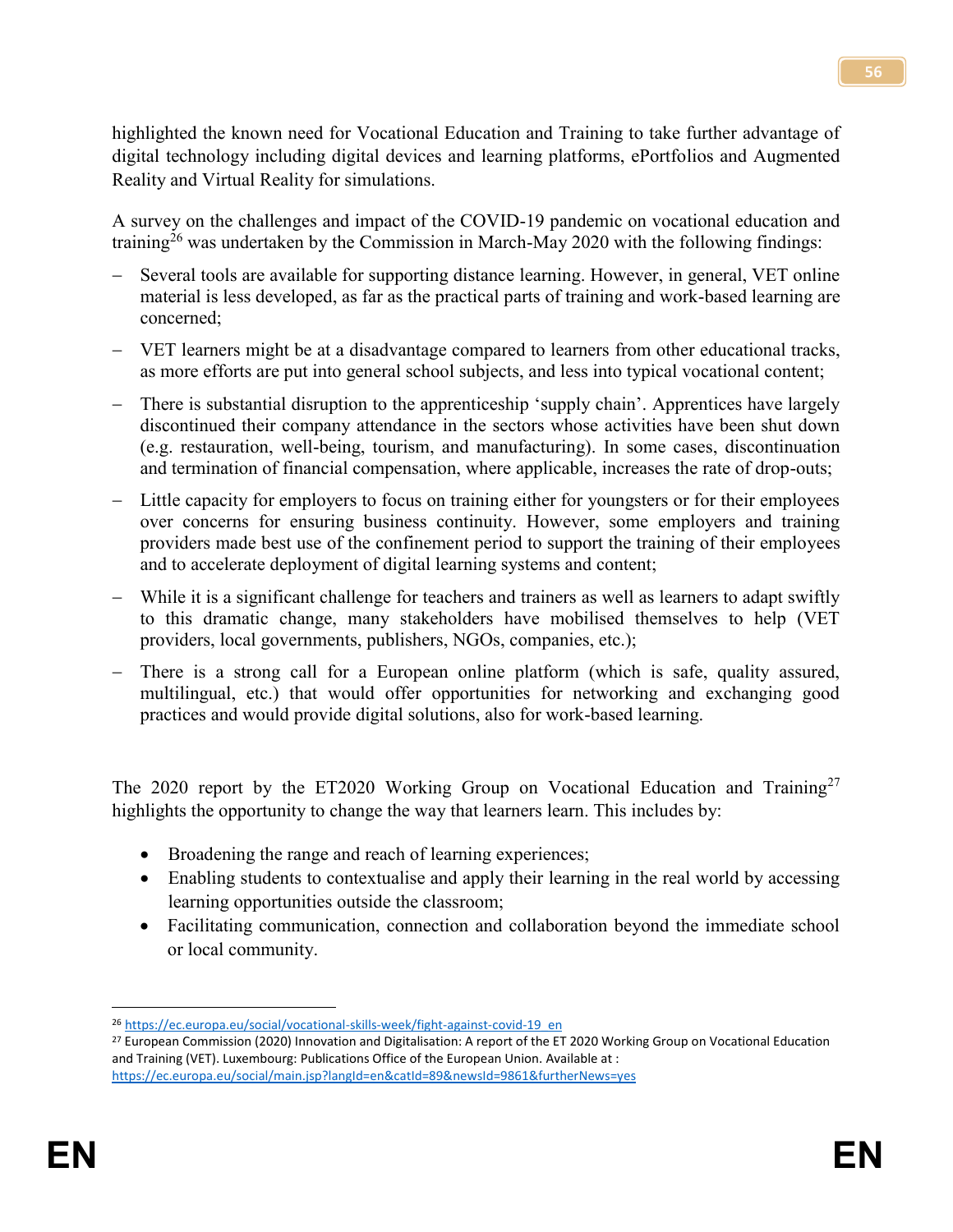Recent research in Sweden<sup>28</sup> indicates that VET teachers can create continuity between the onsite school environment and the work place that VET learners are preparing for, but in some cases this is a demanding task that requires creativity significant amount of effort and problemsolving. Some teachers leave it to the student to make the connection but other teachers go to some lengths to modify the school site environment so that the link is made for the student. This is evidently an area of VET that still requires development.

Vocational education taking place in the dual contexts of workplace and school often lack the tools to fully exploit this potential. Nevertheless, digital tools are being developed<sup>29</sup> to support coordination between the student, VET institution and companies<sup>30</sup> and emphasise the importance of shared reflection.<sup>31</sup> Both the Council Recommendation on vocational education and training<sup>32</sup> and 2020 Osnabruck Declaration<sup>33</sup> contain extensive references to digitalisation.

> *"It is absolutely to be welcomed that vocational training has been explicitly included ... In this context, it is important to strike a sensible balance between online communication and presence. However, high quality practical training must take place physically. It can be supported by digital tools, but cannot be replaced by them."* (Member State Chamber of Commerce)

Evidence is growing of the benefits of incorporating elements of gaming and gamification into digital tools. The use of immersive simulations like virtual and augmented reality<sup>34</sup> also allow students to rehearse risky processes in safe and controlled conditions. Digital tools may also provide new ways of teaching and assessing learners<sup>35</sup> so that learning progression in the two environments can be seamless and more complementary. The Directors General responsible for Vocational Education and Training from all Member States, the European Commission, and other relevant stakeholders meet to discuss current topics and share effective practices in European education, and particularly the VET agenda. Digitalisation is one of the recurrent topics.

[https://publications.jrc.ec.europa.eu/repository/bitstream/JRC119707/200211\\_selfie\\_wbl\\_jrc\\_tech\\_report.pdf](https://publications.jrc.ec.europa.eu/repository/bitstream/JRC119707/200211_selfie_wbl_jrc_tech_report.pdf)

33 osnabrueck declaration eu2020.pdf (europa.eu)

 $\overline{\phantom{a}}$ <sup>28</sup> : Mårtensson, Å. (2020): Creating continuity between school and workplace: VET teachers' in-school work to overcome boundaries, *Journal of Vocational Education & Training*, DOI: 10.1080/13636820.2020.1829009

<sup>&</sup>lt;sup>29</sup> European Commission/Joint Research Centre (2020) "Adapting the SELFIE tool for work-based learning systems in Vocational Education and Training": a feasibility study, pp. 12-14

<sup>30</sup> Such as the Trialog App co-funded by Erasmus+ programm[e https://ec.europa.eu/programmes/erasmus-plus/projects/eplus](https://ec.europa.eu/programmes/erasmus-plus/projects/eplus-project-details/#project/2016-1-RO01-KA202-024528)[project-details/#project/2016-1-RO01-KA202-024528](https://ec.europa.eu/programmes/erasmus-plus/projects/eplus-project-details/#project/2016-1-RO01-KA202-024528)

<sup>&</sup>lt;sup>31</sup> For example, digital technologies based on 'Erfahrraum' multidimensional pedagogical model (that emphasizes the importance of shared reflection processes to turn concrete experiences into relevant integrated knowledge) such as REALTO platform. <https://www.tandfonline.com/doi/full/10.1080/13636820.2015.1061041?scroll=top&needAccess=true> <sup>32</sup> EUR-Lex - 32020H1202(01) - EN - [EUR-Lex \(europa.eu\)](https://eur-lex.europa.eu/legal-content/EN/TXT/?uri=CELEX%3A32020H1202%2801%29)

<sup>34</sup> Andrew McCoshan (2020) "Digital learning in VET: why COVID-19 is a wake-up call" School Education Gateway/European Commission. Accessed at [: https://www.schooleducationgateway.eu/en/pub/viewpoints/experts/digital-learning-in-vet.htm](https://www.schooleducationgateway.eu/en/pub/viewpoints/experts/digital-learning-in-vet.htm) <sup>35</sup> For example, in the digital simulatio[n Simspray,](https://www.simspray.net/) learners can spray-paint as often as they like and get instant feedback, which is potentially more precise and detailed than is normally given to the learner.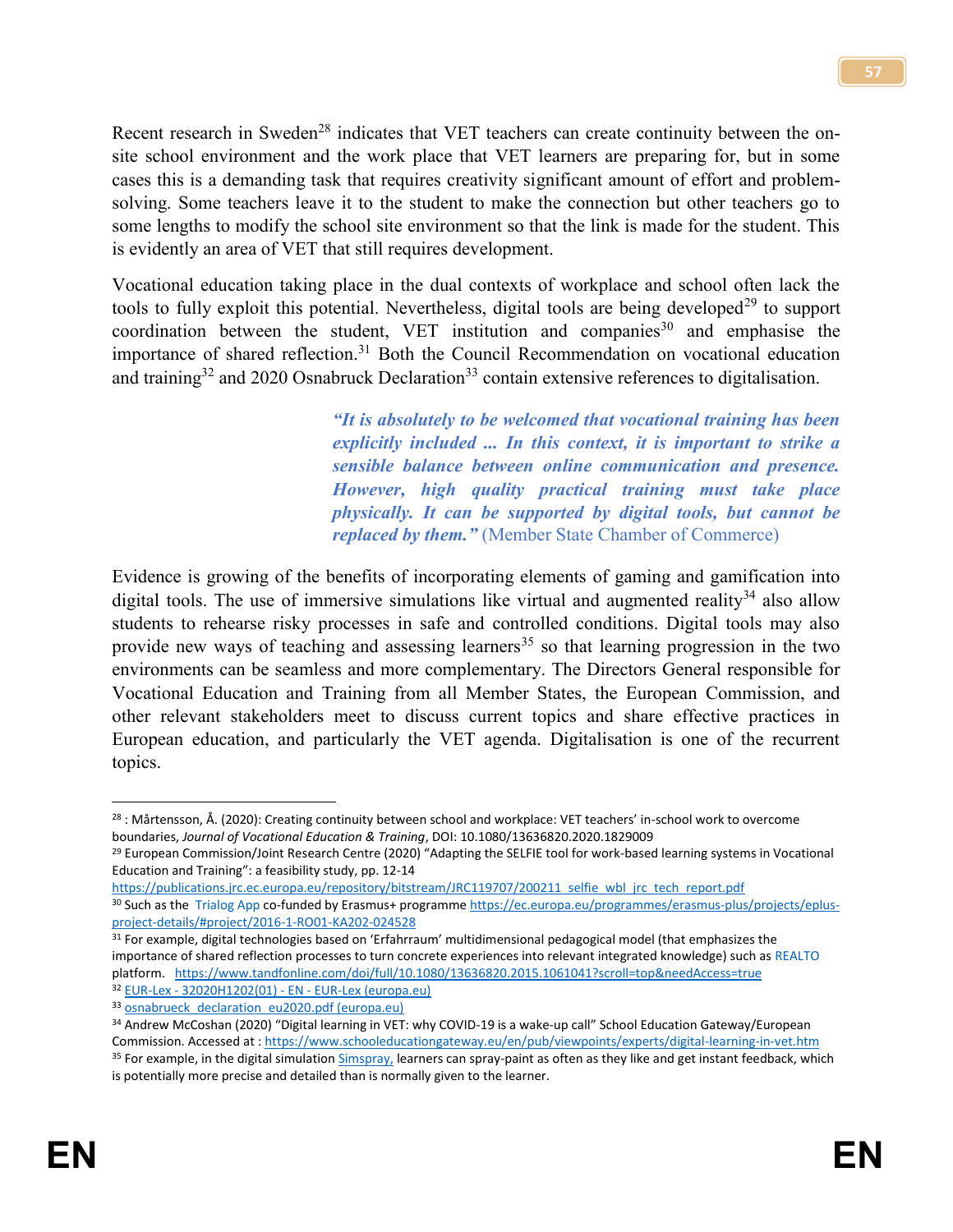#### **EXAMPLE C: Digital simulation tools that enhance VET learning in a safe environment**

The teacher-led project **VRhoogte** is a prime example of using a VR application for learning. The project, funded by the Flemish government, has developed a high-quality VR training module for secondary VET students to learn how to work safely in high places, such as highvoltage pylons or wind turbines. Through the VR training module students can work and train a number of basic skills in a safe, interactive and challenging environment in preparation for the workplace. The module itself deals with scaffolding installations and construction. In addition to software and hardware, the project consortium is further developing a manual and training for schools and teachers so that they can transfer the module to their schools.

VRhoogte - Veilig werken op virtual hoogte, (2019). Available at [https://www.imec](https://www.imec-int.com/drupal/sites/default/files/inline-files/VR_HOOGTE_V4_0.pdf)[int.com/drupal/sites/default/files/inline-files/VR\\_HOOGTE\\_V4\\_0.pdf](https://www.imec-int.com/drupal/sites/default/files/inline-files/VR_HOOGTE_V4_0.pdf)

Video about VRhoogte: [https://www.imec.be/nl/sectoren/smart-education/smart-education](https://www.imec.be/nl/sectoren/smart-education/smart-education-schools/projecten/smart-education-schools-project-videos#VRhoogte)[schools/projecten/smart-education-schools-project-videos#VRhoogte](https://www.imec.be/nl/sectoren/smart-education/smart-education-schools/projecten/smart-education-schools-project-videos#VRhoogte)

The central aim of the German project **handlevr** is to use VR technologies to promote the actionoriented learning of various techniques for applying individual layers of paint on vehicle pieces by trainees. The central tool for this project is a three-dimensional VR learning environment: the VR paint shop. It consists of an authoring tool for teachers as well as a VR training application and a reflection application for trainees.

The project is supported by a network of proven experts in the areas of developing VR applications (University of Potsdam), digitally-oriented didactics (Learning Lab of the University of Duisburg-Essen) and professional qualification and further training in the craft (ZWH e . V.). The application partner in the project is Mercedes-Benz Ludwigsfelde GmbH with a focus on the training of vehicle painters.

<https://handlevr.de/>

#### *Learning remotely full-time*

Traditionally, most formal learning has taken place in a physical classroom but there are examples<sup>36</sup> of learning programmes taking place at a distance since the 1800s. Such courses were often referred to as "correspondence courses" and they were rooted in a communication

 $\overline{\phantom{a}}$ <sup>36</sup> <https://elearninginfographics.com/history-of-distance-education-infographic/>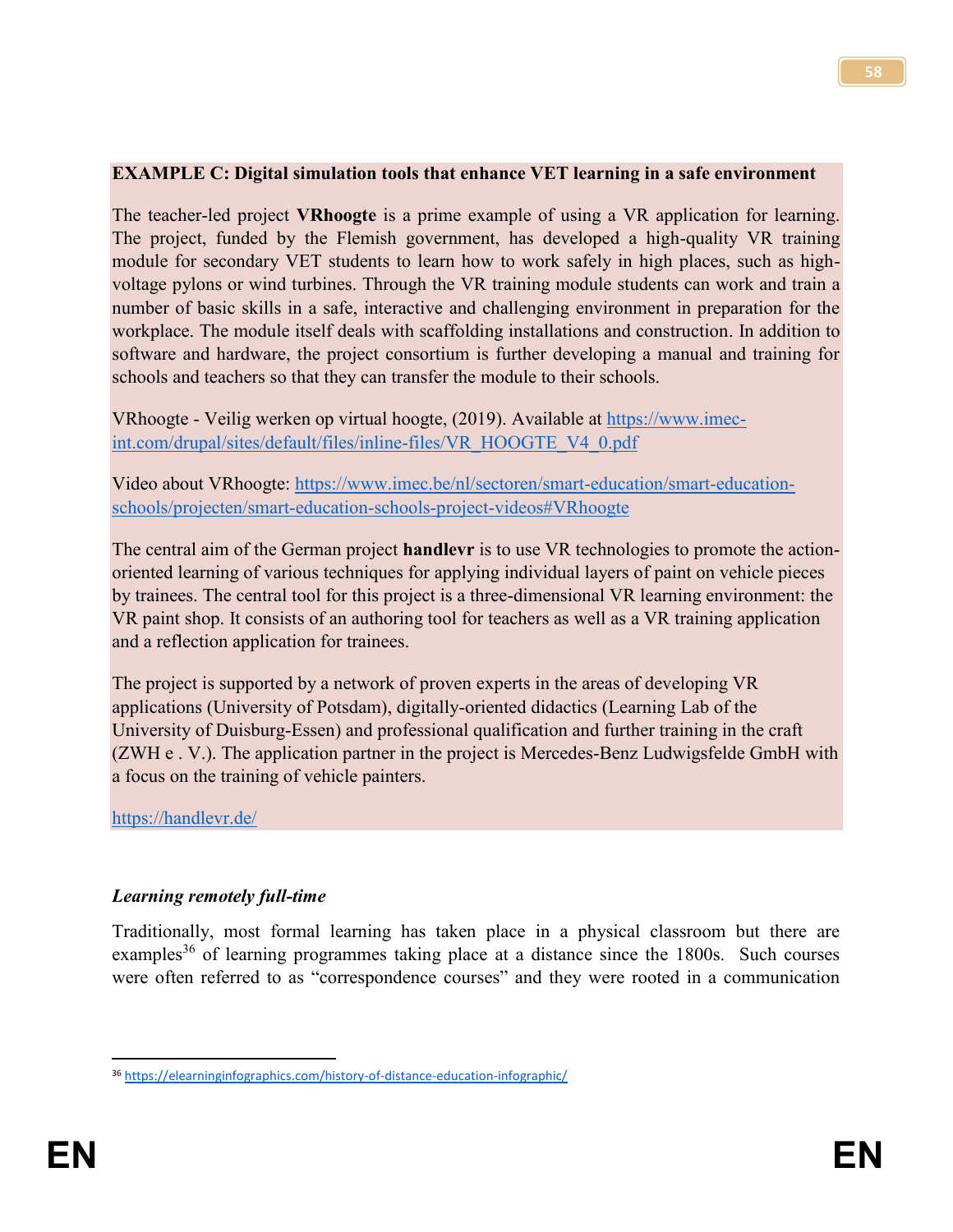style – writing and sending by post - which students adopted to engage with members of staff responsible for delivering the programme by distance.<sup>37</sup>

While distance learning was originally associated with the world of business, such approaches were also adopted and adapted by the world of education and in particular by schools and universities. Some have described such approaches as "remote" learning<sup>38</sup>, for example where students continued their education remotely via the radio during the polio epidemic of the 1930s and where the telephone supported remote learning from hospitals long before videoconferencing.<sup>39</sup> There is a long history of technologies, such as television, supporting distance and remote learning in schools and other formal settings for well over a century.<sup>40</sup>

Distance learning has been on the increase in higher education, particularly over the past 10 years, with an increase in the number of students learning remotely.<sup>41</sup> The development of the Internet and other software programmes have made it easier for learners to enrol in courses from anywhere in the world.<sup>42</sup>

Perhaps less well known is that there has been a similar growth recently of full-time (or almost) distance learning school education.<sup>43</sup> There are a number of schools that offer supplemental education to students who are unable to access learning on-site. Students log-in from home or from their school to participate in an online programme that typically consists of a mix of synchronous and asynchronous learning events. This blend varies depends on the course and the course providers.<sup>44</sup>

Such examples include "iScoil" in Ireland, where students who are not in mainstream education continue their education from home.<sup>45</sup> All of these programmes were in place pre-COVID-19 and allowed young people to engage in formal schooling remotely over the Internet.

On this topic the Education Endowment Foundation (EEF)'s rapid evidence assessment in 2020<sup>46</sup>, albeit largely based on other (non-pandemic) situations, concluded that:

- Teaching quality is more important than how lessons are delivered;
- Ensuring access to technology is key, particularly for disadvantaged pupils;

<sup>38</sup> <https://theconversation.com/remote-learning-isnt-new-radio-instruction-in-the-1937-polio-epidemic-143797>

 $\overline{\phantom{a}}$ 37 <https://www.qaa.ac.uk/news-events/news/qaa-publishes-building-a-taxonomy-for-digital-learning>

<sup>39</sup> [https://www.the74million.org/article/how-the-telephone-became-the-20th-centurys-most-successful-remote-learning](https://www.the74million.org/article/how-the-telephone-became-the-20th-centurys-most-successful-remote-learning-technology-for-homebound-students)[technology-for-homebound-students](https://www.the74million.org/article/how-the-telephone-became-the-20th-centurys-most-successful-remote-learning-technology-for-homebound-students)

<sup>40</sup> Cuban, L. (1986) *Teachers and machines: the classroom use of technology since 1920*. New York and London: Teachers College Press

<sup>&</sup>lt;sup>41</sup> Grade Increase: Tracking Distance Education in the United States[, https://eric.ed.gov/?id=ED580852](https://eric.ed.gov/?id=ED580852)

<sup>42</sup> <https://journals.sagepub.com/doi/full/10.1177/0047239520934018>

<sup>43</sup> https://www.researchgate.net/publication/330275960 The Landscape of K-

<sup>12</sup> Online Learning Examining What Is Known

<sup>44</sup> [https://www.education.ie/en/The-Education-System/Policy-on-Gaeltacht-Education-2017-2022/irish-medium-e-hub-pilot](https://www.education.ie/en/The-Education-System/Policy-on-Gaeltacht-Education-2017-2022/irish-medium-e-hub-pilot-project-international-review-and-advisory-report.pdf)[project-international-review-and-advisory-report.pdf](https://www.education.ie/en/The-Education-System/Policy-on-Gaeltacht-Education-2017-2022/irish-medium-e-hub-pilot-project-international-review-and-advisory-report.pdf)

<sup>45</sup> [http://iscoil.ie/wordpress/wp-content/uploads/2015/07/HistoryofiScoil\\_2015.pdf](http://iscoil.ie/wordpress/wp-content/uploads/2015/07/HistoryofiScoil_2015.pdf)

<sup>46</sup> Education Endowment Foundation (2020) *Remote learning rapid evidence assessment*. Education Endowment Foundation.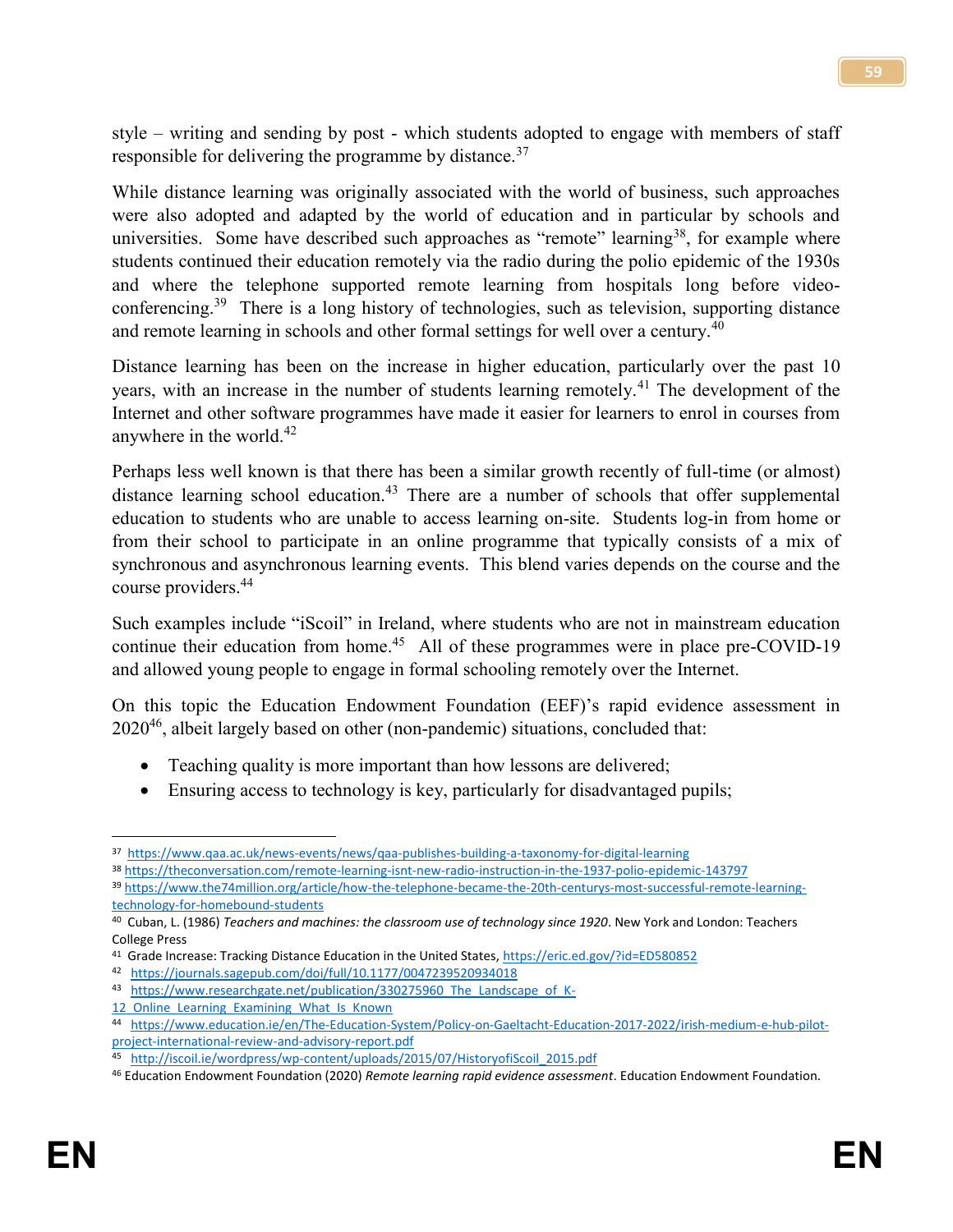- Peer interactions can provide motivation and improve learning outcomes;
- Supporting pupils to work independently can improve learning outcomes;
- Different approaches to remote learning suit different tasks and types of content.

#### **EXAMPLE D: School for Circus Children, Germany**



The School for Circus Children offers education for professionally travelling, school-aged children. It was established in 2007 in Hilden, Germany, with online lessons taking place in real time, meaning that the learning group and the teacher log in to the virtual classroom at a certain time. Learning takes place daily with different students from different circuses, no matter where in the world they are located. The objectives of this school are:

- Support and extension of digital learning;
- Intensive preparations for the central final examinations;
- Individualised support and personalised learning;
- Inter-circus and group-based learning arrangements.

Within the projects of the school, students are encouraged to recognise their personal interests, abilities and dormant talents, familiarise themselves with the digital world, but also have fun with their peers, for example by playing online board games.

[https://www.schulefuercircuskinder-nrw.de/konzept/die](https://www.schulefuercircuskinder-nrw.de/konzept/die-idee/lernkonzept/beschulungsformen/onlinelernen/)[idee/lernkonzept/beschulungsformen/onlinelernen/](https://www.schulefuercircuskinder-nrw.de/konzept/die-idee/lernkonzept/beschulungsformen/onlinelernen/)

#### *Shadow education*

"Shadow education" is a widespread phenomenon but has received relatively little attention in education research. Greater awareness of how students in all socio-demographic groups are engaging with this type of supplementary learning may be important for getting a better understanding of learning that occurs outside of classrooms but which is not "blended".

"Shadow education" refers to private, fee-paying education with the aim of helping students succeed in formal education. It has reached mass levels internationally, and families at all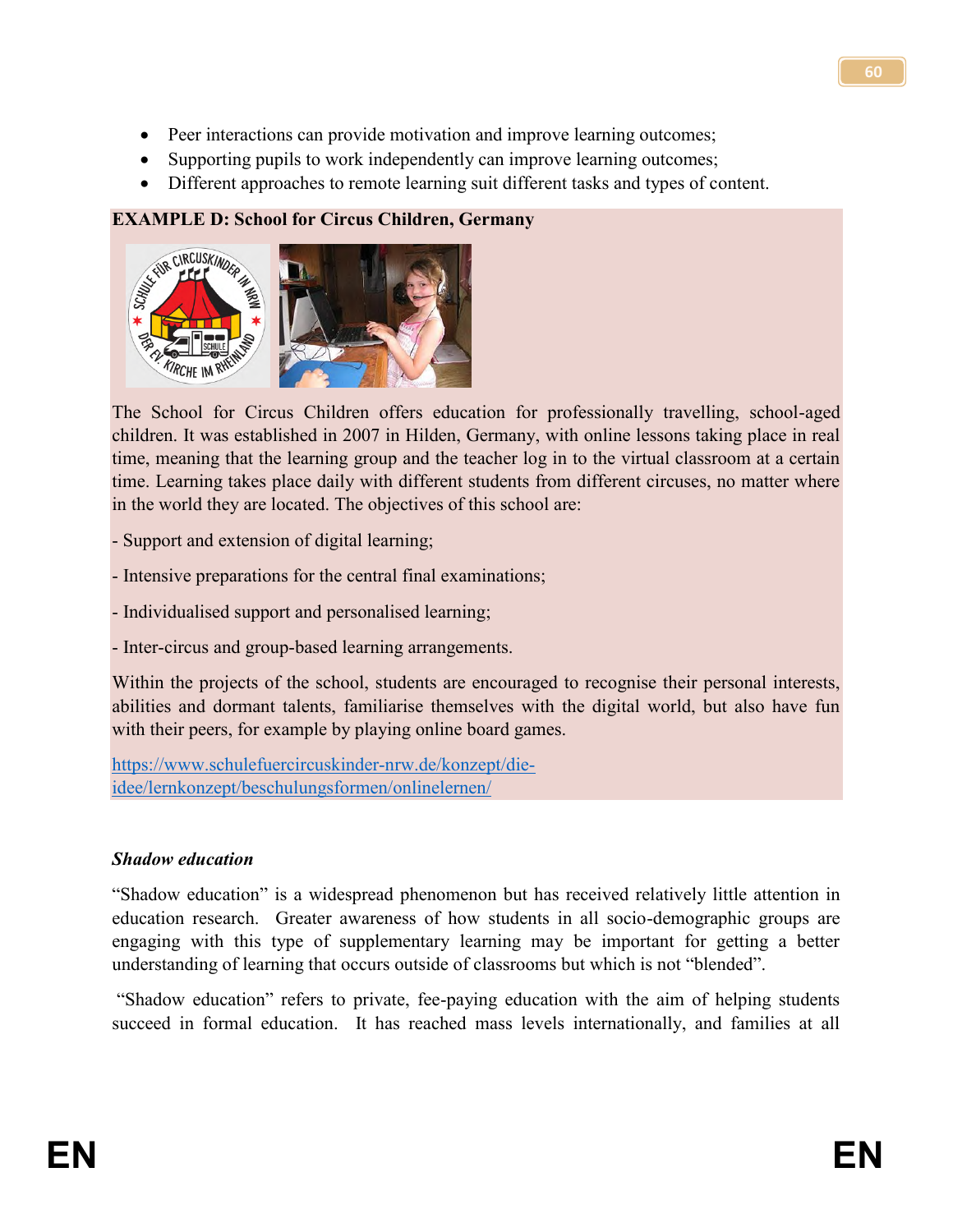income levels may invest in this type of supplementary learning to support their children's learning and future opportunities.<sup>47</sup>

Shadow education may include private tutoring, after-school studies, informal learning or leisure or culture (sports/arts), and other non‐ academic extra‐ curricular activities. Some programmes help students to develop more technical skills in students, i.e. for robotics, programming, Artificial Intelligence and Information and Communications Technologies (ICT).<sup>48</sup> Shadow education may also be is seen as a way for gifted students to fulfil their academic abilities and interests<sup>49</sup>

While this type of education is typically not supported by public funds, it is complementary to formal education and integral to the overall education system.<sup>50</sup> Providers range from private individuals to transnational franchises (e.g. Japanese Kumon centres). Courses are provided in a variety of venues (commercial settings, public school buildings, community centres, youth organisations, in students' or teachers' homes, libraries), and increasingly, tutoring is available online, including through video conference other internet-based platforms.<sup>51</sup> It is often focused on attaining high grades in summative high stakes examinations and, given that it requires a fee, raises questions about its contribution to an equitable education system.

#### *Organisation of the school timetable*

How the school day and working hours of staff are structured may benefit from review and increased flexibility. Changes to the timetable may be influenced by whether there is a need to synchronise learning i.e. having the teacher and full class in the same lesson (same physical space or online), meaning that they cannot be occupied elsewhere. Teaching and learning hours may also change when a significant number of pupils are not on the school campus (e.g. VET students on work placement or new crisis response that imposes confinement).

With health restrictions defining how many children could attend school at one time, some schools and systems used a rotation approach - for example, pupils being in school for two days a week - or a parallel approach – for example, having two timetables for online (off-site) and onsite learning.<sup>52</sup> Some established fixed timetables for online classes conducted at the same times

 $\overline{\phantom{a}}$ 

<sup>47</sup> Gyōri, J.G. (2020). Shadow education—Opportunity for development*. European Journal of Education*, 55(3), 305 – 310 <sup>48</sup> Kobakhidze, M.N. & Suter, L.E. (2020). The Global Diversity of Shadow Education. *European Journal of Education*, 55(3), pp.316-321

<sup>&</sup>lt;sup>49</sup> Kim, Y.C., Jo, J., and Jung, J-H., (2020) The education of academically gifted students in South Korea: Innovative approaches in shadow education *European Journal of Education*, 55(3), pp.379-387

<sup>50</sup> Kobakhidze, M.N. & Suter, L.E. (2020). The Global Diversity of Shadow Education. *European Journal of Education*. 55(3), 316- 321

<sup>51</sup> Gyōri, J.G. (2020). Shadow education—Opportunity for development. *European Journal of Education*, 55(3), 305 – 310 52 For example, in the US:<https://catlintucker.com/2020/07/exploring-hybrid-schedules/> and <https://www.edsurge.com/news/2020-09-03-we-run-a-hybrid-school-here-s-how-we-re-adapting-our-schedule-for-the-times>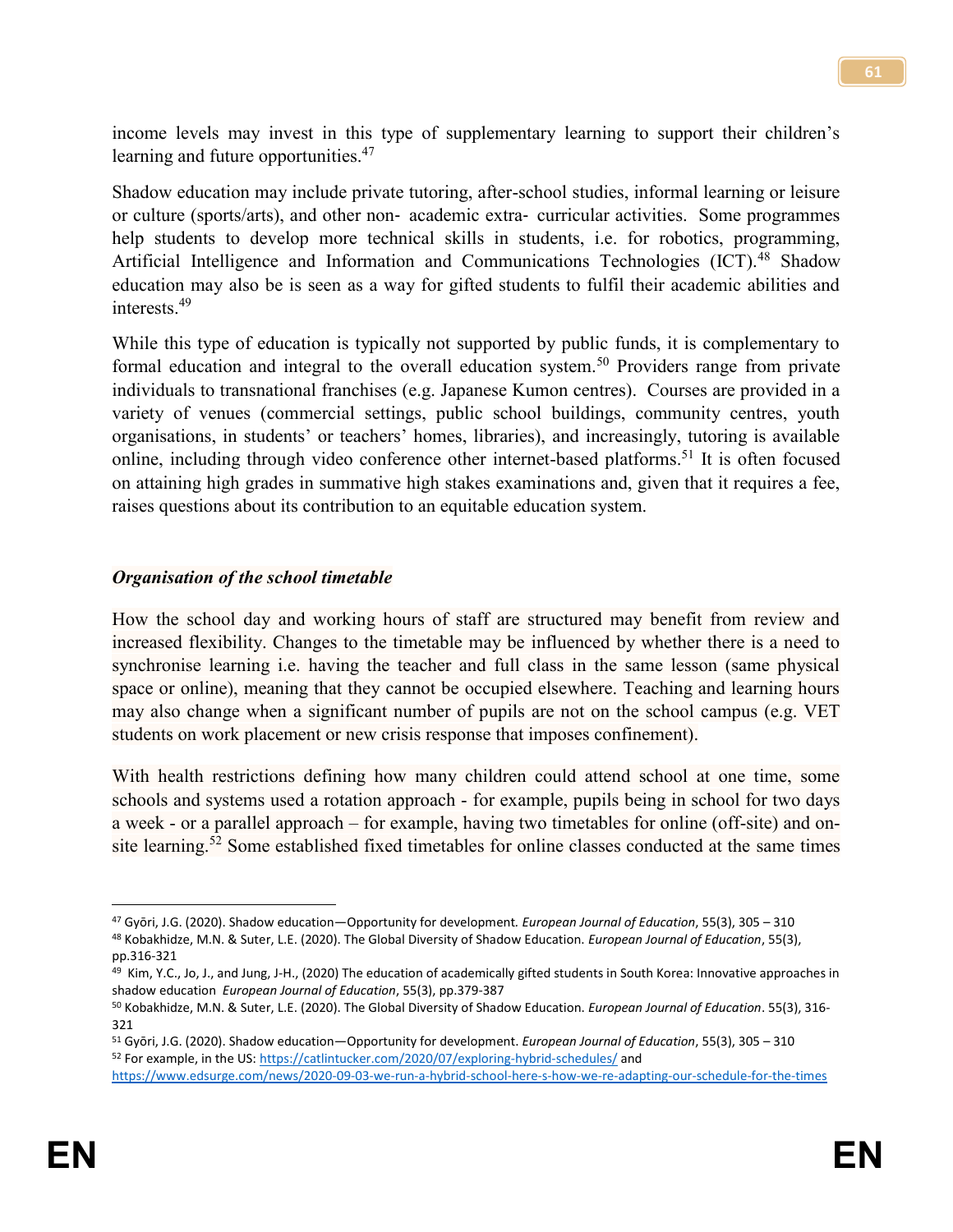as the pre-lockdown timetable to provide continuity and structure for learners. For others, the emphasis was on flexibility and enabling learners to engage with learning on their own terms.

Reducing class size or dividing into groups – not only for health reasons but also to engage in particular activities - may mean that additional teachers are needed to support teacher substitution.<sup>53</sup> Therefore there is a demand on the school staff and budget. A criticism of attempting a parallel timetable is that teachers are asked to direct their effort and attention in two places at once.<sup>54</sup>

A blended learning approach may encourage an emphasis on interactive (e.g. discussion) or practical learning tasks when on the school site by using a flipped classroom approach to focus the preparatory learning at distance. In this case, timetable changes may benefit teaching and learning by offering longer (or double) lesson periods for extended practical or collaborative work.

The design of blended learning for different age groups may also be reflected in the timetable. For instance, younger pupils may have more teacher contact time or time on the school site compared to older pupils. At certain times in the academic year, for instance in the period before examinations, certain year groups may also be allocated increased teacher contact time.

#### *Helping learners to manage the distance environment*

It is important to provide learners with guidance and support to ensure they have a meaningful experience within different environments and with different tools.<sup>55</sup>

Consideration should be given to helping learners manage their own distance learning environment, by themselves or with peers: the choice of physical space, the atmosphere (e.g. whether to have background music, the company of others, and so on) $56$ , and time management.

Self-regulation refers to an individual's capacity to deliberately control thoughts, feelings, and actions and to orchestrate them in ways that support the pursuit of longer-term objectives, such as obtaining good grades or understanding the learning content, in the academic context.<sup>57</sup> As

<sup>53</sup> <https://assets.gov.ie/82145/40753991-21a5-4715-a5a1-0f193df95ade.pdf>

<sup>54</sup> Bates, T. (2020) "Why school boards need to listen to online learning professionals". Online Learning and Distance Education Resources (website). Available a[t https://www.tonybates.ca/2020/11/04/why-school-boards-need-to-listen-to-online-learning](https://www.tonybates.ca/2020/11/04/why-school-boards-need-to-listen-to-online-learning-professionals/)[professionals/](https://www.tonybates.ca/2020/11/04/why-school-boards-need-to-listen-to-online-learning-professionals/)

<sup>55</sup> [https://docs.google.com/document/d/e/2PACX-](https://docs.google.com/document/d/e/2PACX-1vTKJSTc2gxVC12Oki9bv3S12dry1ZsfATX8zmdBbuPJZ8ejUBpecTy50Yk_7aOSDwh83WHu0NTpOOK3/pub)

[<sup>1</sup>vTKJSTc2gxVC12Oki9bv3S12dry1ZsfATX8zmdBbuPJZ8ejUBpecTy50Yk\\_7aOSDwh83WHu0NTpOOK3/pub](https://docs.google.com/document/d/e/2PACX-1vTKJSTc2gxVC12Oki9bv3S12dry1ZsfATX8zmdBbuPJZ8ejUBpecTy50Yk_7aOSDwh83WHu0NTpOOK3/pub)

<sup>56</sup> See, for example[, https://www.bouldermedicalcenter.com/tips-for-at-home-learning-during-covid-19/](https://www.bouldermedicalcenter.com/tips-for-at-home-learning-during-covid-19/)

<sup>57</sup> Duckworth, A.L., Taxer, J.L., Eskreis-Winkler, L., Galla, B.M., and Gross, J.J. (2019) Self-control and academic achievement, *Annual Review of Psychology*, 70:1, 373-399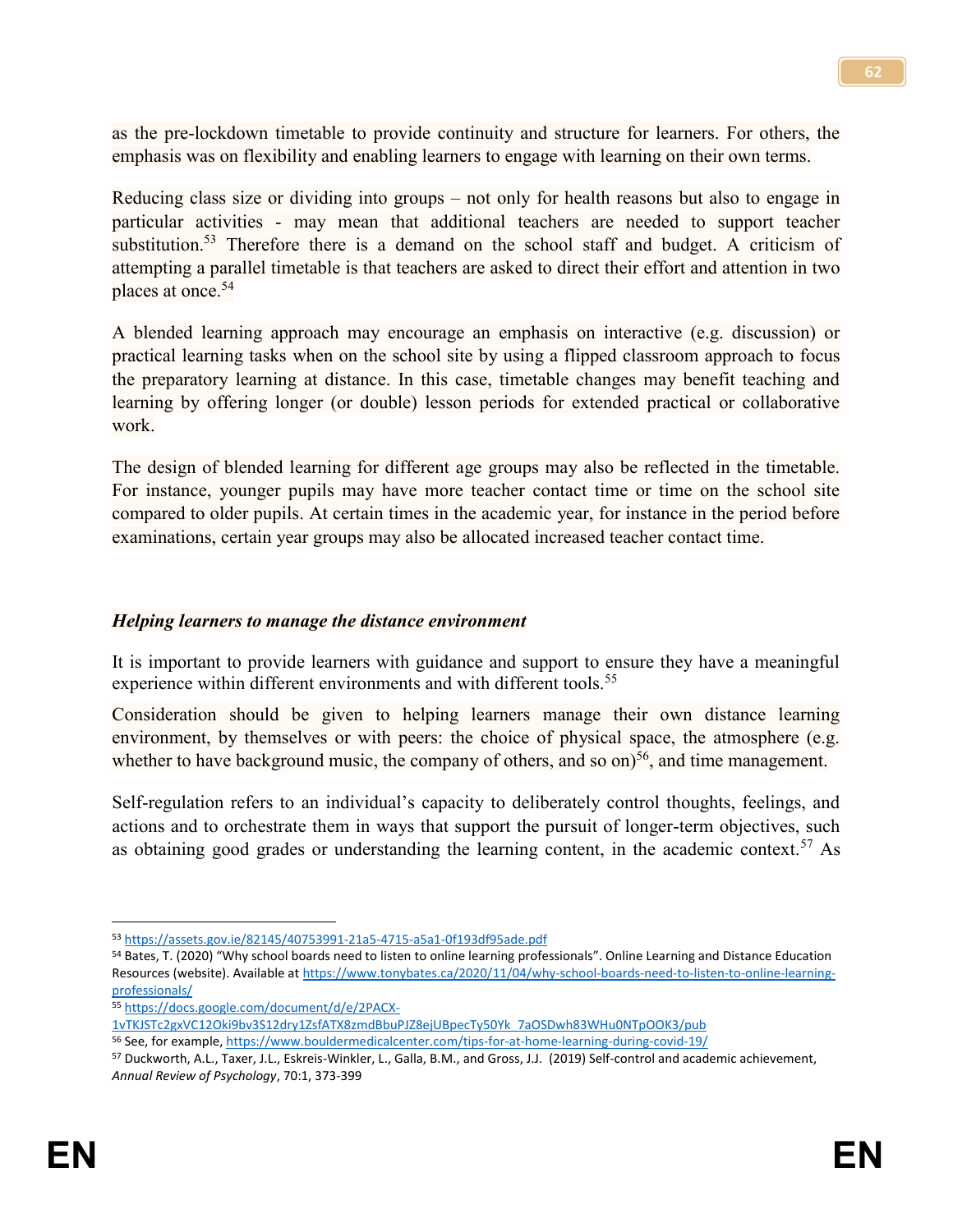such, self-regulation predicts the probability with which these objectives are attained.<sup>58</sup> As learning predominantly in the home was entirely novel for most students in 2020 and, many of them experienced it as a major challenge and they struggled with structuring their learning and working on the tasks efficiently.<sup>59</sup> Students' self-regulation may be assumed to have played an important role while adapting to this novel schooling situation.<sup>60</sup> Considering longer time frames and longitudinal data, students with better self-regulation abilities have been shown to achieve better grades and to obtain higher educational attainment overall.<sup>61</sup>

Less independent learners will need to co-manage the distance environment with a supportive person. However, for all learners there is a need to develop their "learning to learn" competence<sup>62</sup> and their ability to manage their own learning experience. This may need to be systematically built up over time and in a shared space, in order to be able to apply their own strategies for learning in other contexts.

Remote schooling experiences during spring 2020 were studied through a survey with parents and their children (10-18 years old) in 9 EU countries (Austria, France, Germany, Ireland, Italy, Portugal, Romania, Slovenia and Spain) in addition to Switzerland and Norway.<sup>63</sup> While the findings show that almost all children who participated in the survey were able to conduct some school-related activities using digital technologies, the findings also point to large variations in terms of how children were able to interact with their teachers in learning activities and how often children were in contact with their teachers through online means. In addition to learning activities provided by the school, parents also engaged in complementary learning activities with their children, for example by using free of charge online learning material and exercises, such as video recordings and online quizzes. Families voiced the need for better guidelines on how to support children with distance education activities and how to support the child psychologically during the confinement. Parents also expressed their need for more counselling and psychological support.

The school may encounter pupil issues of well-being, stress and emotional difficulties related to the distance (home or other) environment including lack of appropriate space for learning. European data on the proportion of children living in low-quality housing and with poor diets

l

<sup>58</sup> Tangney, J.P., Baumeister, R.F. and Boone, A.L. (2004), High Self-Control Predicts Good Adjustment, Less Pathology, Better Grades, and Interpersonal Success. *Journal of Personality*, 72: 271-324

<sup>59</sup> Huber, S.G., and Helm, C. (2020) COVID-19 and schooling: evaluation, assessment and accountability in times of crises reacting quickly to explore key issues for policy, practice and research with the school barometer. *Educational Assessment, Evaluation and Accountability*, 32, 237–270

<sup>60</sup> Tangney, J.P., Baumeister, R.F. and Boone, A.L. (2004), High Self-Control Predicts Good Adjustment, Less Pathology, Better Grades, and Interpersonal Success. *Journal of Personality*, 72: 271-324

<sup>61</sup> de Ridder, D.T.D, Lensvelt-Mulders, G., Finkenauer, C., Stok, F.M., and Baumeister, R.F. (2012) Taking Stock of Self-Control: A Meta-Analysis of How Trait Self-Control Relates to a Wide Range of Behaviors, *Personality and Social Psychology Review*, 16(1), pp.76-99

<sup>62</sup> [https://ec.europa.eu/jrc/en/publication/eur-scientific-and-technical-research-reports/lifecomp-european-framework](https://ec.europa.eu/jrc/en/publication/eur-scientific-and-technical-research-reports/lifecomp-european-framework-personal-social-and-learning-learn-key-competence)[personal-social-and-learning-learn-key-competence](https://ec.europa.eu/jrc/en/publication/eur-scientific-and-technical-research-reports/lifecomp-european-framework-personal-social-and-learning-learn-key-competence)

<sup>63</sup> Vuorikari, R., Velicu, A., Chaudron, S., Cachia, R. and Di Gioia, R. (2020) How families handled emergency remote schooling during the Covid-19 lockdown in spring 2020, Luxembourg: Publications Office of the European Union. ISBN 978-92-76-24519-3 (online), doi:10.2760/31977 (online)